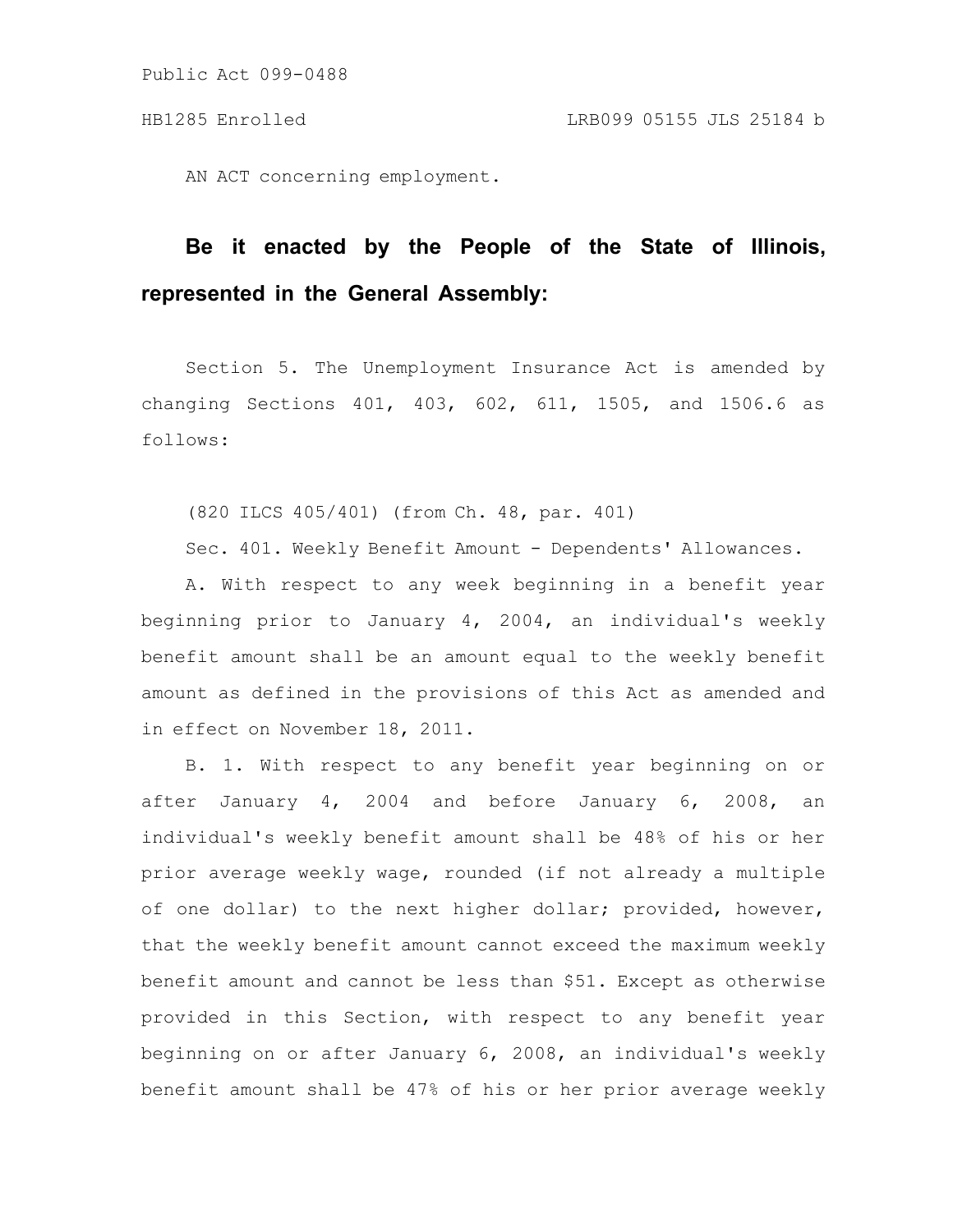wage, rounded (if not already a multiple of one dollar) to the next higher dollar; provided, however, that the weekly benefit amount cannot exceed the maximum weekly benefit amount and cannot be less than \$51. With respect to any benefit year beginning in calendar year 2016, an individual's weekly benefit amount shall be 42.8% of his or her prior average weekly wage, rounded (if not already a multiple of one dollar) to the next higher dollar; provided, however, that the weekly benefit amount cannot exceed the maximum weekly benefit amount and eannot be less than \$51. With respect to any benefit year beginning in calendar year 2018, an individual's weekly benefit amount shall be 42.9% of his or her prior average weekly wage, rounded (if not already a multiple of one dollar) to the next higher dollar; provided, however, that the weekly benefit amount cannot exceed the maximum weekly benefit amount and cannot be less than \$51.

2. For the purposes of this subsection:

An individual's "prior average weekly wage" means the total wages for insured work paid to that individual during the 2 calendar quarters of his base period in which such total wages were highest, divided by 26. If the quotient is not already a multiple of one dollar, it shall be rounded to the nearest dollar; however if the quotient is equally near 2 multiples of one dollar, it shall be rounded to the higher multiple of one dollar.

"Determination date" means June 1 and December 1 of each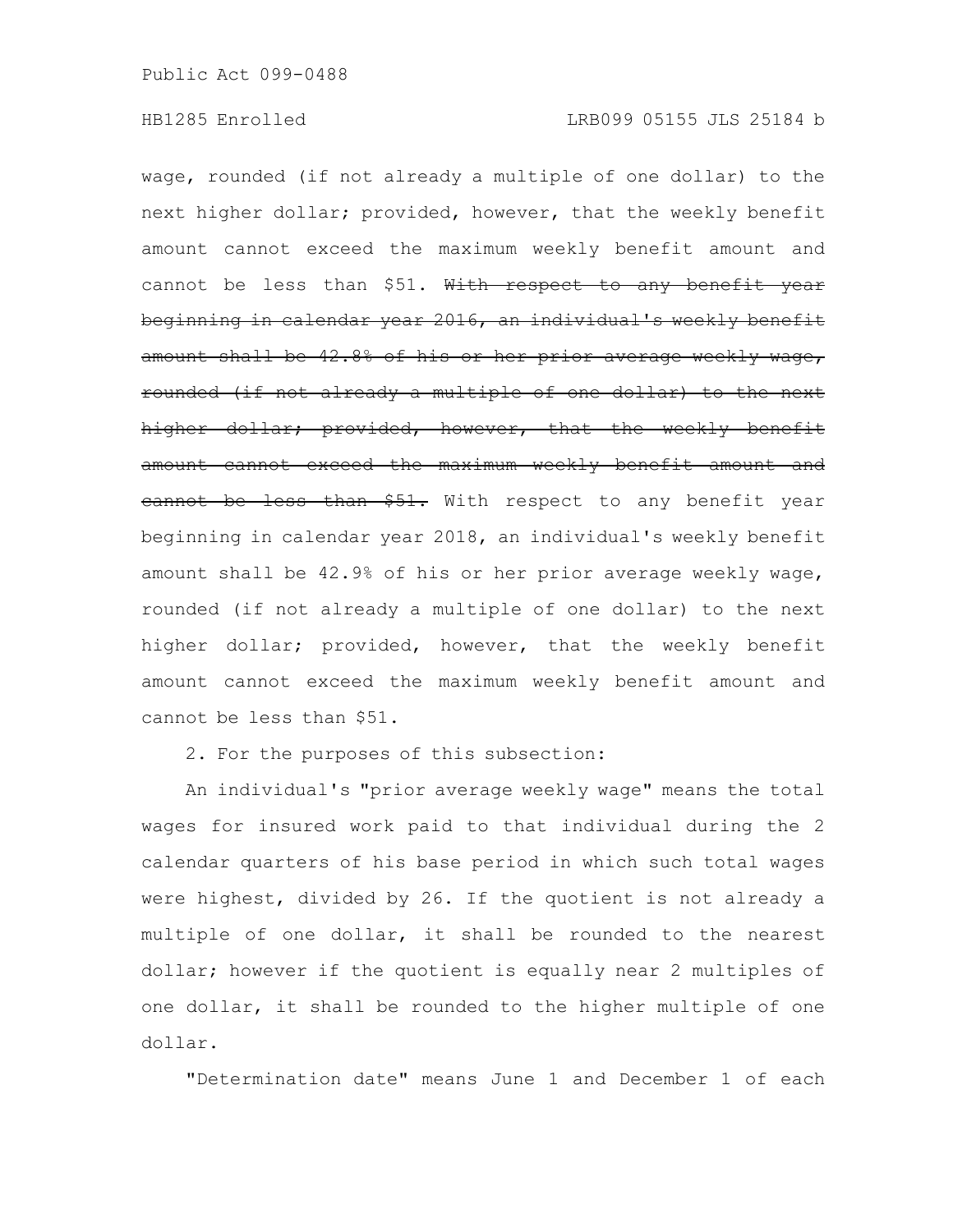### HB1285 Enrolled LRB099 05155 JLS 25184 b

calendar year except that, for the purposes of this Act only, there shall be no June 1 determination date in any year.

"Determination period" means, with respect to each June 1 determination date, the 12 consecutive calendar months ending on the immediately preceding December 31 and, with respect to each December 1 determination date, the 12 consecutive calendar months ending on the immediately preceding June 30.

"Benefit period" means the 12 consecutive calendar month period beginning on the first day of the first calendar month immediately following a determination date, except that, with respect to any calendar year in which there is a June 1 determination date, "benefit period" shall mean the 6 consecutive calendar month period beginning on the first day of the first calendar month immediately following the preceding December 1 determination date and the 6 consecutive calendar month period beginning on the first day of the first calendar month immediately following the June 1 determination date.

"Gross wages" means all the wages paid to individuals during the determination period immediately preceding a determination date for insured work, and reported to the Director by employers prior to the first day of the third calendar month preceding that date.

"Covered employment" for any calendar month means the total number of individuals, as determined by the Director, engaged in insured work at mid-month.

"Average monthly covered employment" means one-twelfth of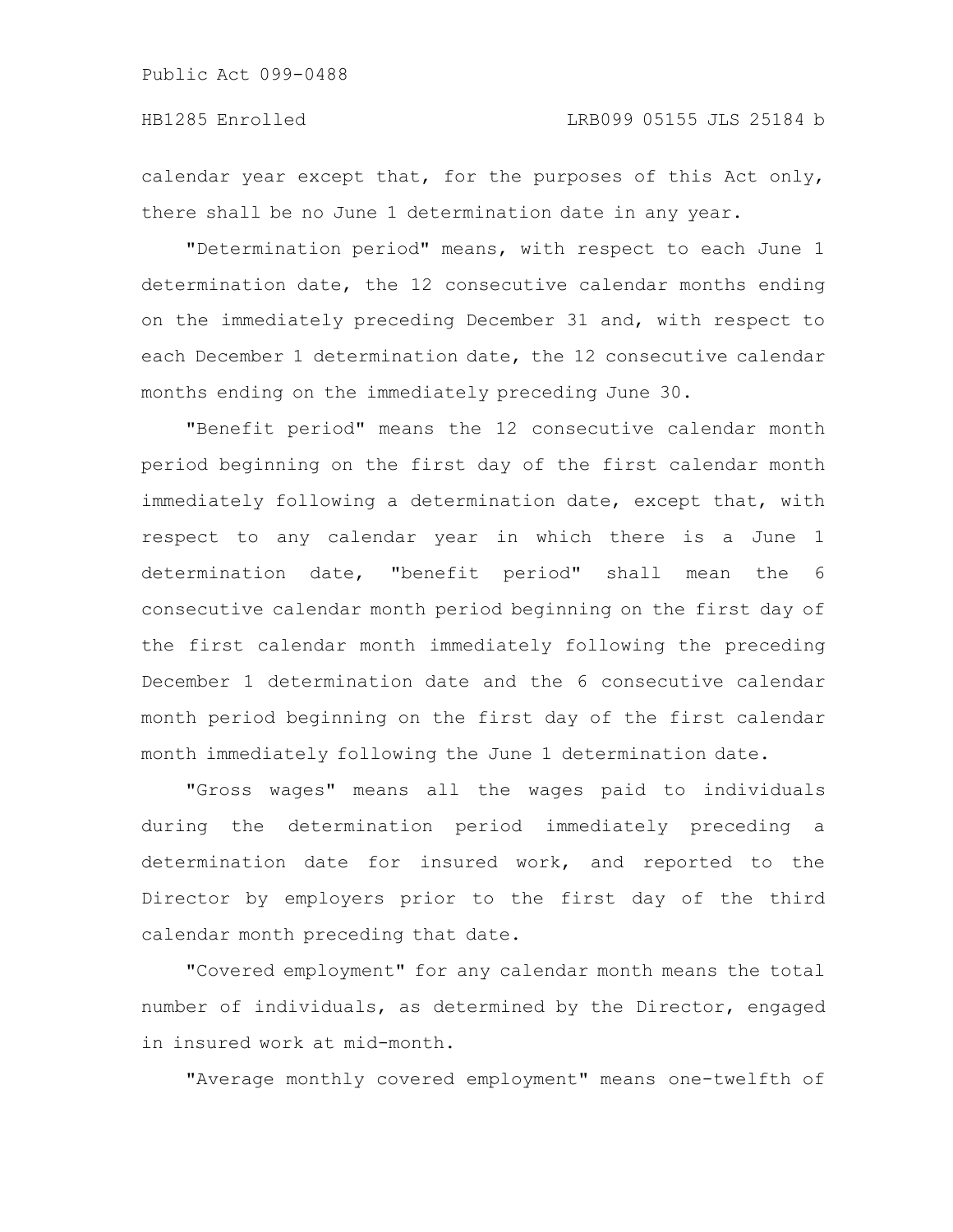#### HB1285 Enrolled LRB099 05155 JLS 25184 b

the sum of the covered employment for the 12 months of a determination period.

"Statewide average annual wage" means the quotient, obtained by dividing gross wages by average monthly covered employment for the same determination period, rounded (if not already a multiple of one cent) to the nearest cent.

"Statewide average weekly wage" means the quotient, obtained by dividing the statewide average annual wage by 52, rounded (if not already a multiple of one cent) to the nearest cent. Notwithstanding any provision of this Section to the contrary, the statewide average weekly wage for any benefit period prior to calendar year 2012 shall be as determined by the provisions of this Act as amended and in effect on November 18, 2011. Notwithstanding any provisions of this Section to the contrary, the statewide average weekly wage for the benefit period of calendar year 2012 shall be \$856.55 and for each calendar year thereafter, the statewide average weekly wage shall be the statewide average weekly wage, as determined in accordance with this sentence, for the immediately preceding benefit period plus (or minus) an amount equal to the percentage change in the statewide average weekly wage, as computed in accordance with the first sentence of this paragraph, between the 2 immediately preceding benefit periods, multiplied by the statewide average weekly wage, as determined in accordance with this sentence, for the immediately preceding benefit period. However, for purposes of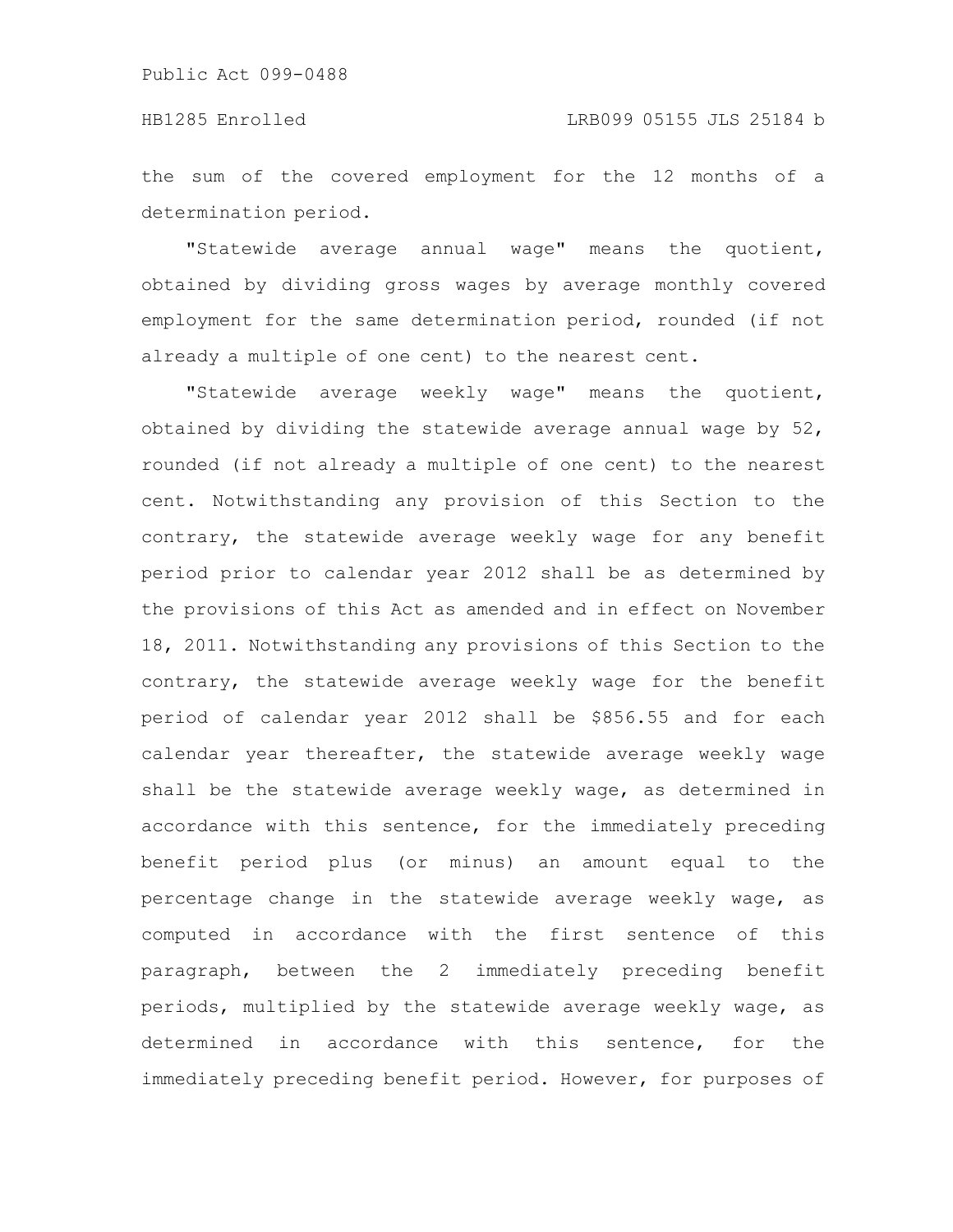### HB1285 Enrolled LRB099 05155 JLS 25184 b

the Workers' Compensation Act, the statewide average weekly wage will be computed using June 1 and December 1 determination dates of each calendar year and such determination shall not be subject to the limitation of the statewide average weekly wage as computed in accordance with the preceding sentence of this paragraph.

With respect to any week beginning in a benefit year beginning prior to January 4, 2004, "maximum weekly benefit amount" with respect to each week beginning within a benefit period shall be as defined in the provisions of this Act as amended and in effect on November 18, 2011.

With respect to any benefit year beginning on or after January 4, 2004 and before January 6, 2008, "maximum weekly benefit amount" with respect to each week beginning within a benefit period means 48% of the statewide average weekly wage, rounded (if not already a multiple of one dollar) to the next higher dollar.

Except as otherwise provided in this Section, with respect to any benefit year beginning on or after January 6, 2008, "maximum weekly benefit amount" with respect to each week beginning within a benefit period means 47% of the statewide average weekly wage, rounded (if not already a multiple of one dollar) to the next higher dollar.

With respect to any benefit year beginning in calendar year 2016, "maximum weekly benefit amount" with respect to each week beginning within a benefit period means 42.8% of the statewide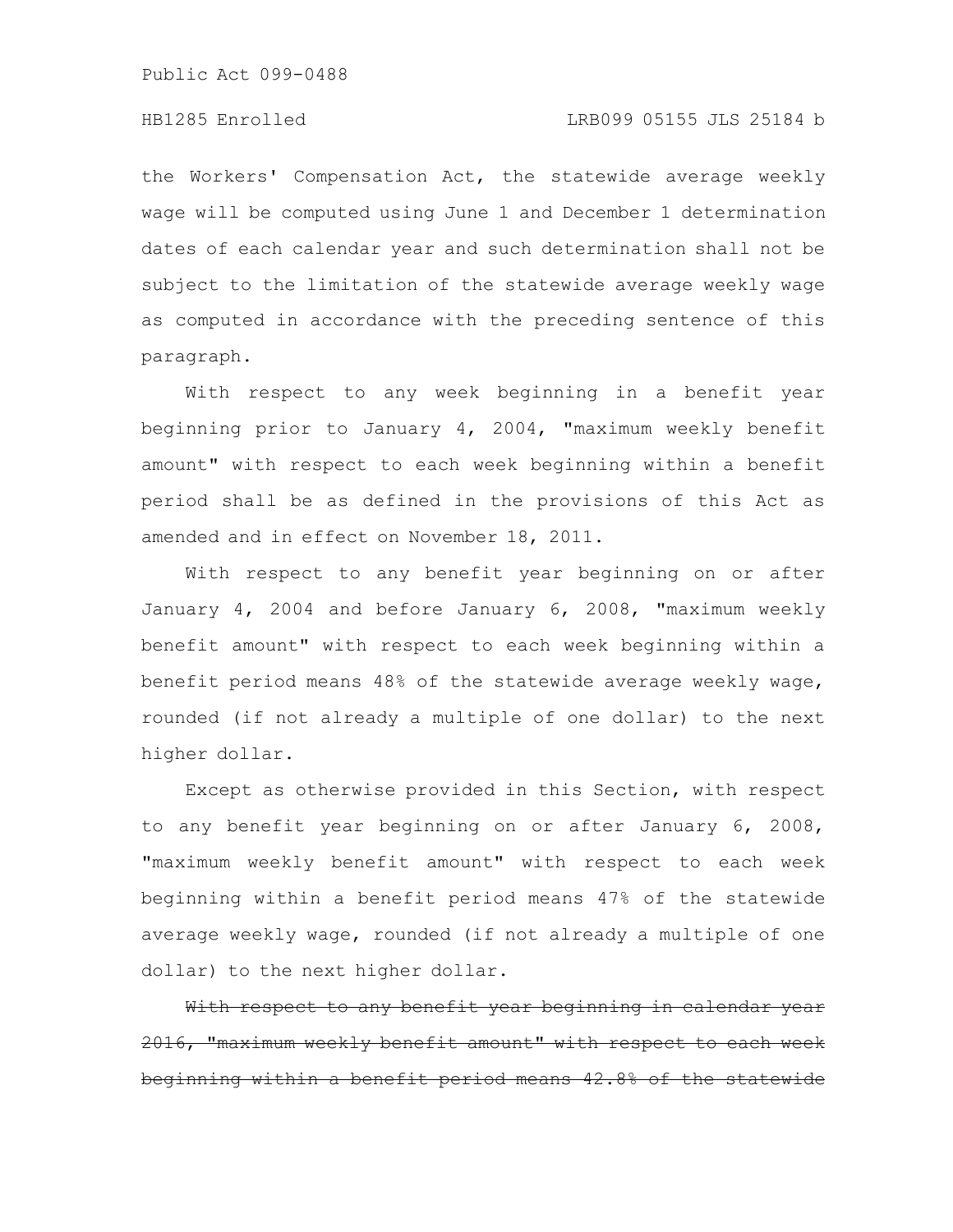average weekly wage, rounded (if not already a multiple dollar) to the next higher dollar.

With respect to any benefit year beginning in calendar year 2018, "maximum weekly benefit amount" with respect to each week beginning within a benefit period means 42.9% of the statewide average weekly wage, rounded (if not already a multiple of one dollar) to the next higher dollar.

C. With respect to any week beginning in a benefit year beginning prior to January 4, 2004, an individual's eligibility for a dependent allowance with respect to a nonworking spouse or one or more dependent children shall be as defined by the provisions of this Act as amended and in effect on November 18, 2011.

With respect to any benefit year beginning on or after January 4, 2004 and before January 6, 2008, an individual to whom benefits are payable with respect to any week shall, in addition to those benefits, be paid, with respect to such week, as follows: in the case of an individual with a nonworking spouse, 9% of his or her prior average weekly wage, rounded (if not already a multiple of one dollar) to the next higher dollar, provided, that the total amount payable to the individual with respect to a week shall not exceed 57% of the statewide average weekly wage, rounded (if not already a multiple of one dollar) to the next higher dollar; and in the case of an individual with a dependent child or dependent children, 17.2% of his or her prior average weekly wage,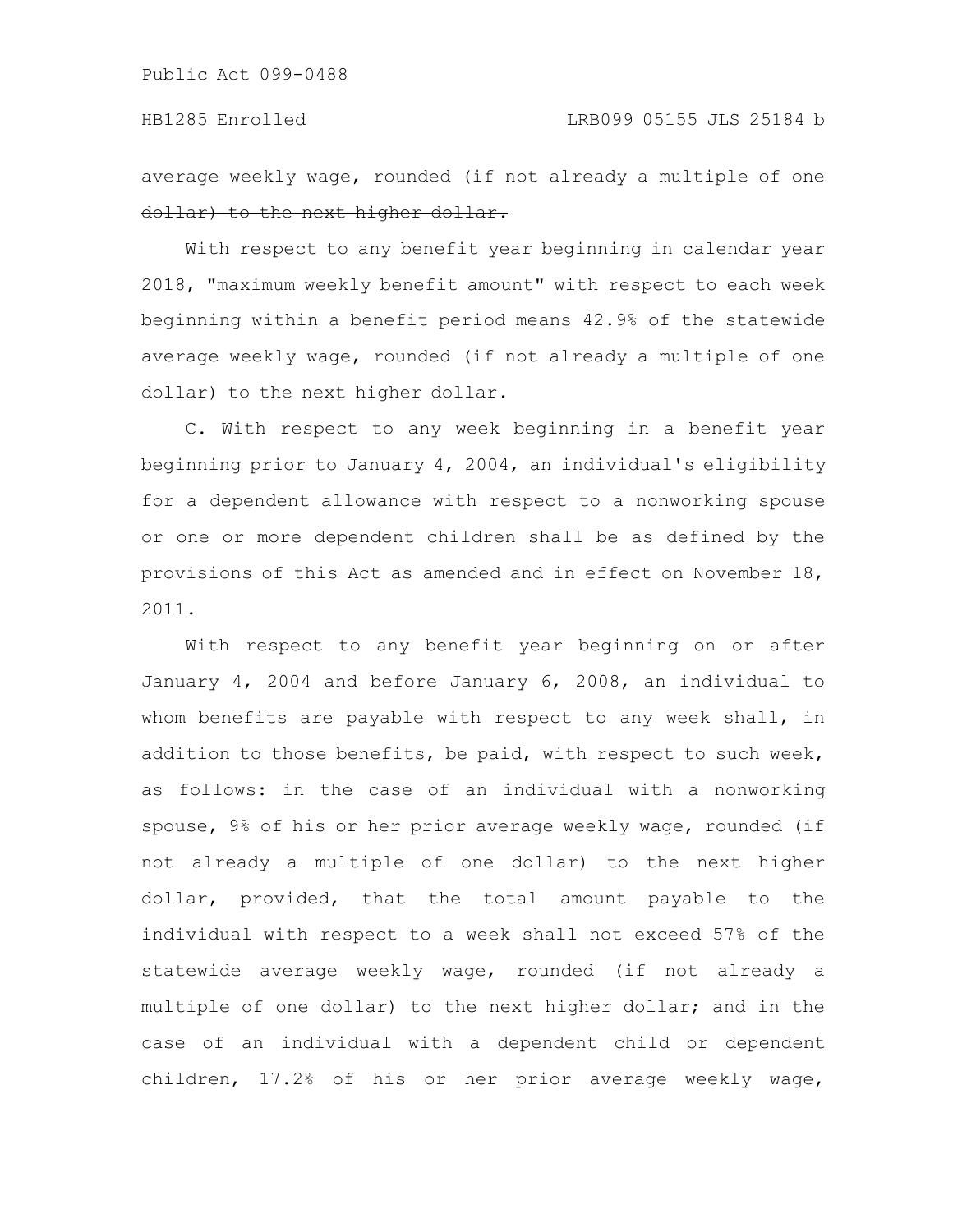rounded (if not already a multiple of one dollar) to the next higher dollar, provided that the total amount payable to the individual with respect to a week shall not exceed 65.2% of the statewide average weekly wage, rounded (if not already a multiple of one dollar) to the next higher dollar.

With respect to any benefit year beginning on or after January 6, 2008 and before January 1, 2010, an individual to whom benefits are payable with respect to any week shall, in addition to those benefits, be paid, with respect to such week, as follows: in the case of an individual with a nonworking spouse, 9% of his or her prior average weekly wage, rounded (if not already a multiple of one dollar) to the next higher dollar, provided, that the total amount payable to the individual with respect to a week shall not exceed 56% of the statewide average weekly wage, rounded (if not already a multiple of one dollar) to the next higher dollar; and in the case of an individual with a dependent child or dependent children, 18.2% of his or her prior average weekly wage, rounded (if not already a multiple of one dollar) to the next higher dollar, provided that the total amount payable to the individual with respect to a week shall not exceed 65.2% of the statewide average weekly wage, rounded (if not already a multiple of one dollar) to the next higher dollar.

The additional amount paid pursuant to this subsection in the case of an individual with a dependent child or dependent children shall be referred to as the "dependent child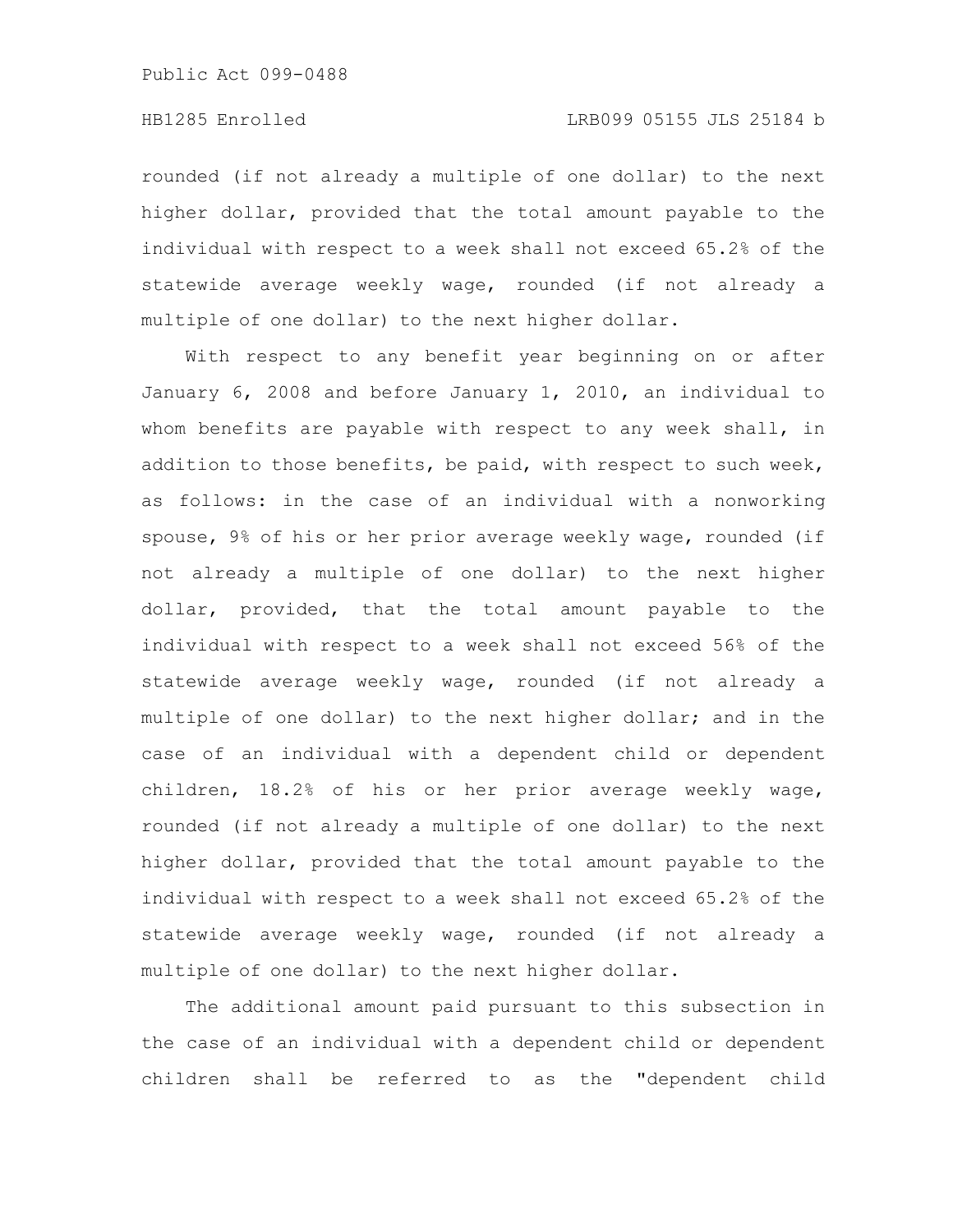allowance", and the percentage rate by which an individual's prior average weekly wage is multiplied pursuant to this subsection to calculate the dependent child allowance shall be referred to as the "dependent child allowance rate".

Except as otherwise provided in this Section, with respect to any benefit year beginning on or after January 1, 2010, an individual to whom benefits are payable with respect to any week shall, in addition to those benefits, be paid, with respect to such week, as follows: in the case of an individual with a nonworking spouse, the greater of (i) 9% of his or her prior average weekly wage, rounded (if not already a multiple of one dollar) to the next higher dollar, or (ii) \$15, provided that the total amount payable to the individual with respect to a week shall not exceed 56% of the statewide average weekly wage, rounded (if not already a multiple of one dollar) to the next higher dollar; and in the case of an individual with a dependent child or dependent children, the greater of (i) the product of the dependent child allowance rate multiplied by his or her prior average weekly wage, rounded (if not already a multiple of one dollar) to the next higher dollar, or (ii) the lesser of \$50 or 50% of his or her weekly benefit amount, rounded (if not already a multiple of one dollar) to the next higher dollar, provided that the total amount payable to the individual with respect to a week shall not exceed the product of the statewide average weekly wage multiplied by the sum of 47% plus the dependent child allowance rate, rounded (if not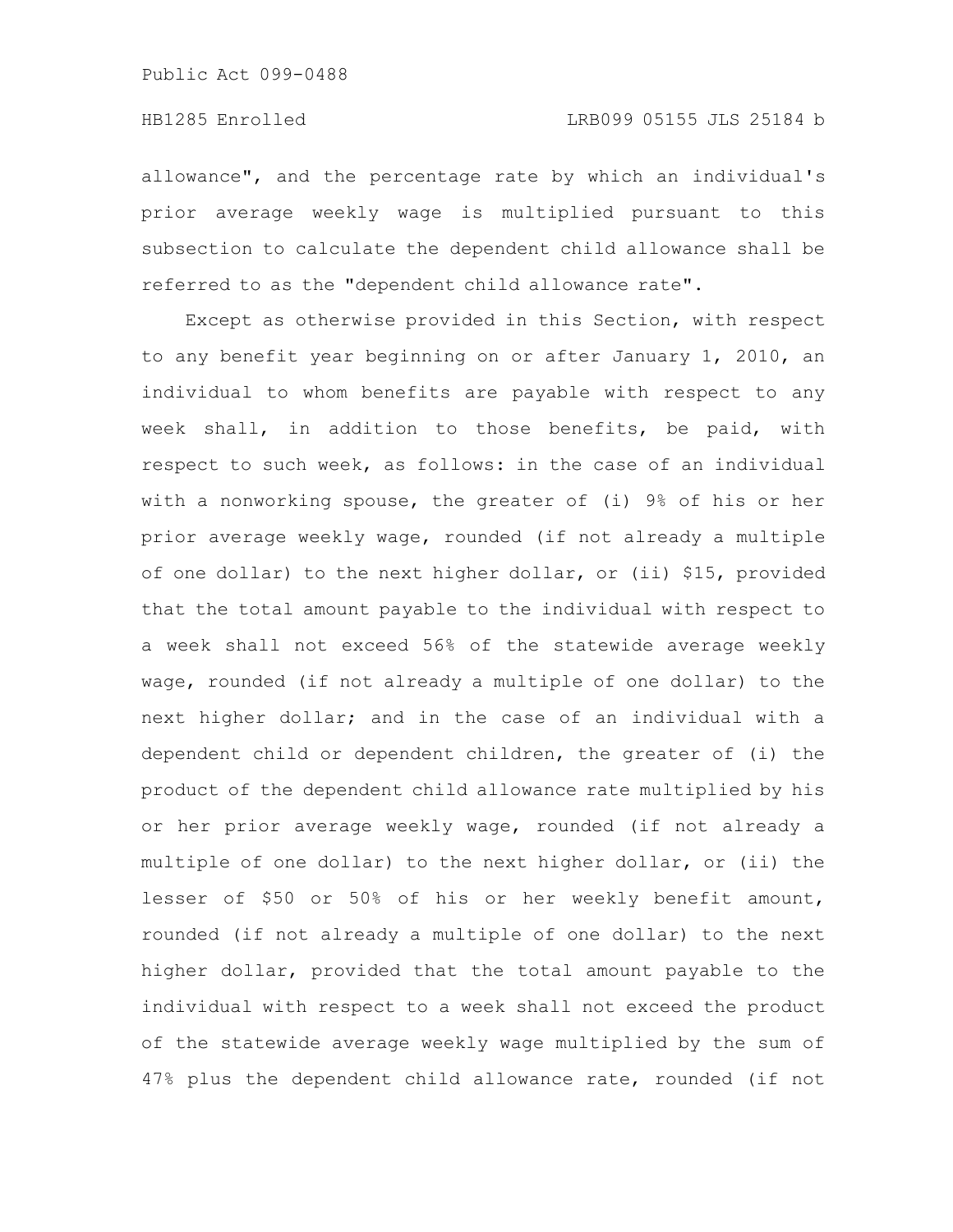already a multiple of one dollar) to the next higher dollar.

With respect to any benefit year beginning in calendar year 2016, an individual to whom benefits are payable with respect to any week shall, in addition to those benefits, be paid, with respect to such week, as follows: in the case of an individual with a nonworking spouse, the greater of (i) 9% of his or her prior average weekly wage, rounded (if not already a multiple of one dollar) to the next higher dollar, or (ii) \$15, provided that the total amount payable to the individual with respect to a week shall not exceed 51.8% of the statewide average weekly wage, rounded (if not already a multiple of one dollar) to the next higher dollar; and in the case of an individual with a dependent child or dependent children, the greater of (i) the product of the dependent child allowance rate multiplied by his or her prior average weekly wage, rounded (if not already a multiple of one dollar) to the next higher dollar, or (ii) the lesser of \$50 or 50% of his or her weekly benefit amount, rounded (if not already a multiple of one dollar) to the next higher dollar, provided that the total amount payable to the individual with respect to a week shall not exceed the product of the statewide average weekly wage multiplied by the sum of 42.8% plus the dependent child allowance rate, rounded (if not already a multiple of one dollar) to the next higher dollar.

With respect to any benefit year beginning in calendar year 2018, an individual to whom benefits are payable with respect to any week shall, in addition to those benefits, be paid, with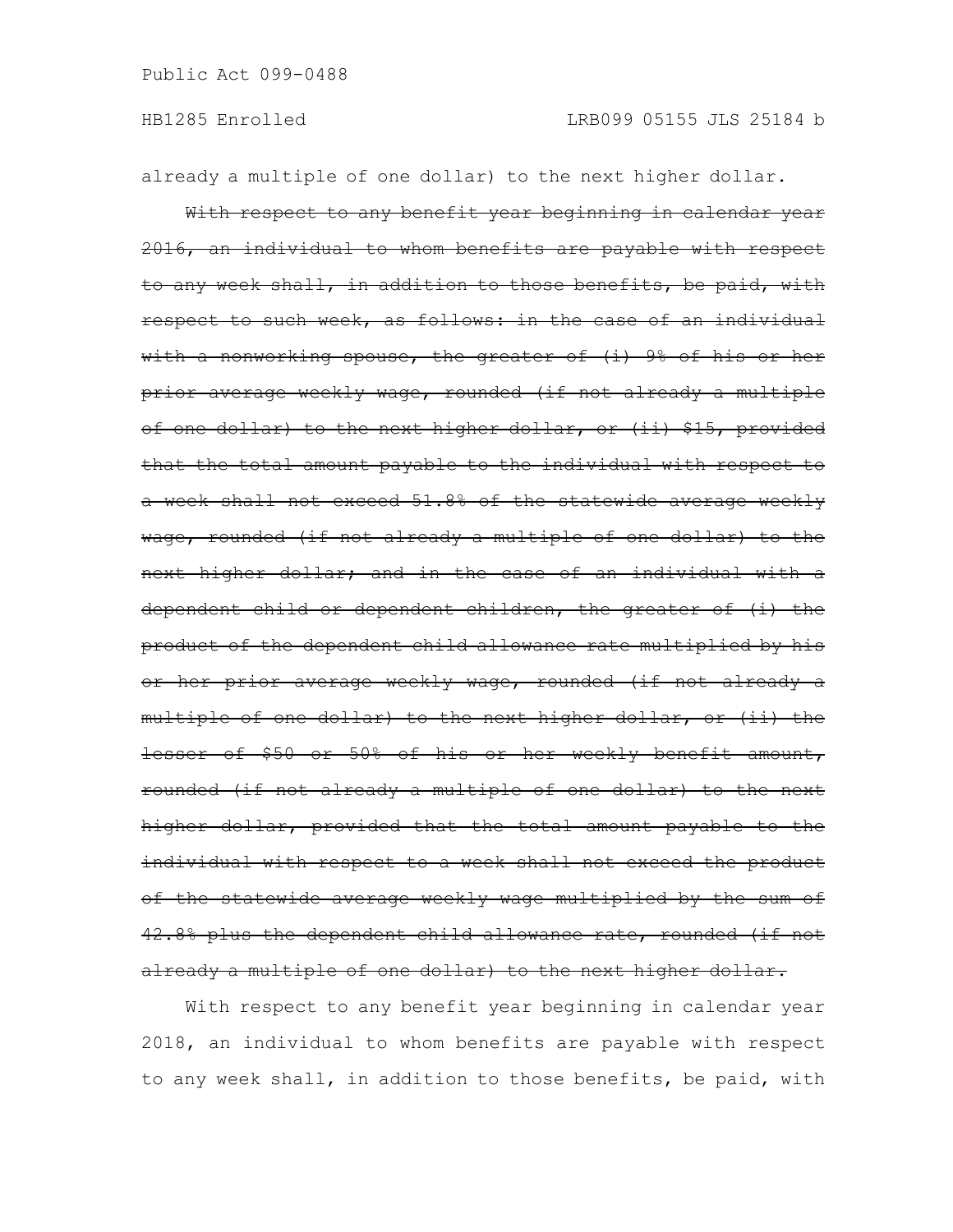respect to such week, as follows: in the case of an individual with a nonworking spouse, the greater of (i) 9% of his or her prior average weekly wage, rounded (if not already a multiple of one dollar) to the next higher dollar, or (ii) \$15, provided that the total amount payable to the individual with respect to a week shall not exceed 51.9% of the statewide average weekly wage, rounded (if not already a multiple of one dollar) to the next higher dollar; and in the case of an individual with a dependent child or dependent children, the greater of (i) the product of the dependent child allowance rate multiplied by his or her prior average weekly wage, rounded (if not already a multiple of one dollar) to the next higher dollar, or (ii) the lesser of \$50 or 50% of his or her weekly benefit amount, rounded (if not already a multiple of one dollar) to the next higher dollar, provided that the total amount payable to the individual with respect to a week shall not exceed the product of the statewide average weekly wage multiplied by the sum of 42.9% plus the dependent child allowance rate, rounded (if not already a multiple of one dollar) to the next higher dollar.

With respect to each benefit year beginning after calendar year 2012, the dependent child allowance rate shall be the sum of the allowance adjustment applicable pursuant to Section 1400.1 to the calendar year in which the benefit year begins, plus the dependent child allowance rate with respect to each benefit year beginning in the immediately preceding calendar year, except as otherwise provided in this subsection. The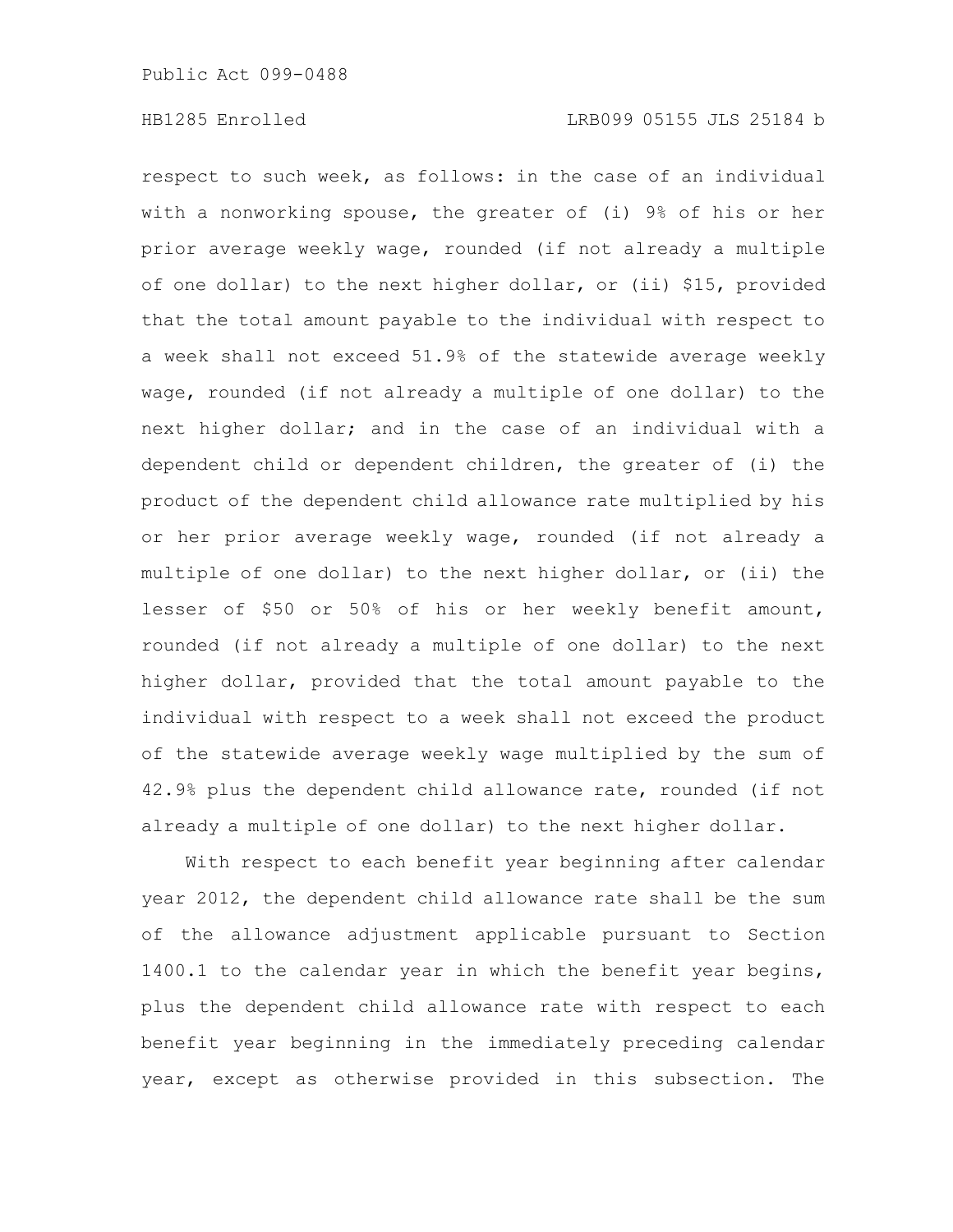#### HB1285 Enrolled LRB099 05155 JLS 25184 b

dependent child allowance rate with respect to each benefit year beginning in calendar year 2010 shall be 17.9%. The dependent child allowance rate with respect to each benefit year beginning in calendar year 2011 shall be 17.4%. The dependent child allowance rate with respect to each benefit year beginning in calendar year 2012 shall be 17.0% and, with respect to each benefit year beginning after calendar year 2012, shall not be less than 17.0% or greater than 17.9%.

For the purposes of this subsection:

"Dependent" means a child or a nonworking spouse.

"Child" means a natural child, stepchild, or adopted child of an individual claiming benefits under this Act or a child who is in the custody of any such individual by court order, for whom the individual is supplying and, for at least 90 consecutive days (or for the duration of the parental relationship if it has existed for less than 90 days) immediately preceding any week with respect to which the individual has filed a claim, has supplied more than one-half the cost of support, or has supplied at least 1/4 of the cost of support if the individual and the other parent, together, are supplying and, during the aforesaid period, have supplied more than one-half the cost of support, and are, and were during the aforesaid period, members of the same household; and who, on the first day of such week (a) is under 18 years of age, or (b) is, and has been during the immediately preceding 90 days, unable to work because of illness or other disability: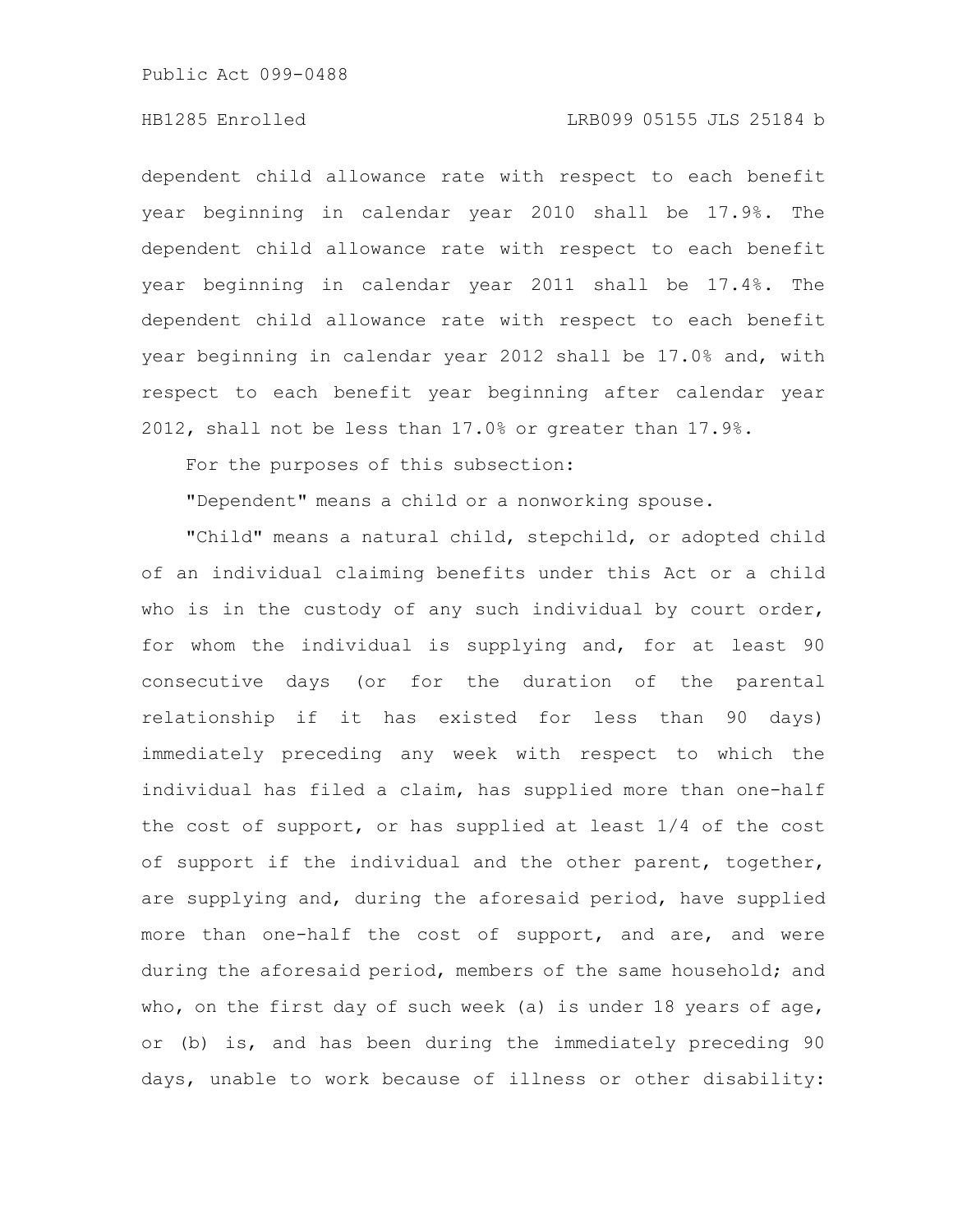### HB1285 Enrolled LRB099 05155 JLS 25184 b

provided, that no person who has been determined to be a child of an individual who has been allowed benefits with respect to a week in the individual's benefit year shall be deemed to be a child of the other parent, and no other person shall be determined to be a child of such other parent, during the remainder of that benefit year.

"Nonworking spouse" means the lawful husband or wife of an individual claiming benefits under this Act, for whom more than one-half the cost of support has been supplied by the individual for at least 90 consecutive days (or for the duration of the marital relationship if it has existed for less than 90 days) immediately preceding any week with respect to which the individual has filed a claim, but only if the nonworking spouse is currently ineligible to receive benefits under this Act by reason of the provisions of Section 500E.

An individual who was obligated by law to provide for the support of a child or of a nonworking spouse for the aforesaid period of 90 consecutive days, but was prevented by illness or injury from doing so, shall be deemed to have provided more than one-half the cost of supporting the child or nonworking spouse for that period.

(Source: P.A. 96-30, eff. 6-30-09; 97-621, eff. 11-18-11; 97-791, eff. 1-1-13.)

(820 ILCS 405/403) (from Ch. 48, par. 403) Sec. 403. Maximum total amount of benefits.+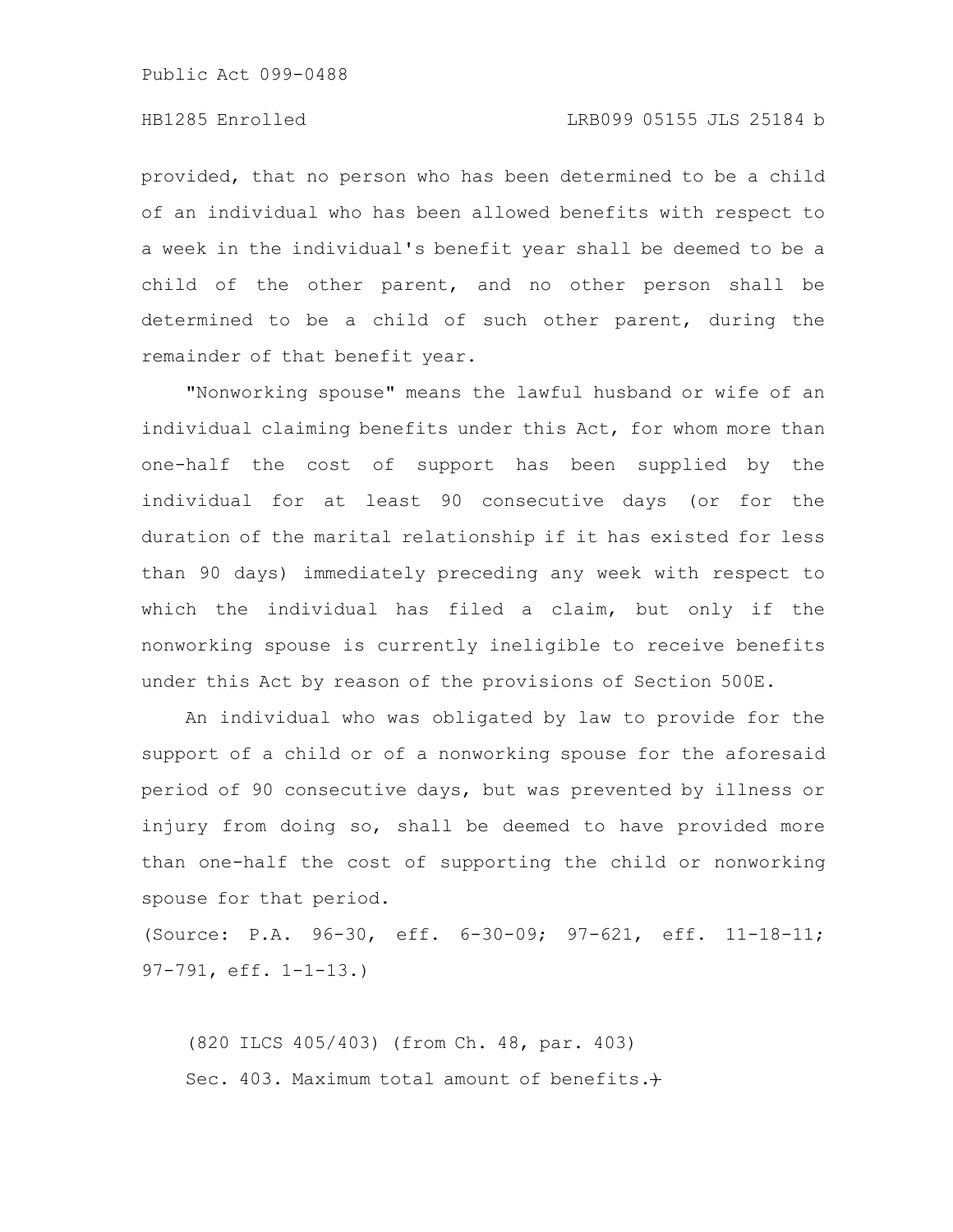### HB1285 Enrolled LRB099 05155 JLS 25184 b

A. With respect to any benefit year beginning prior to September 30, 1979, any otherwise eligible individual shall be entitled, during such benefit year, to a maximum total amount of benefits as shall be determined in the manner set forth in this Act as amended and in effect on November 9, 1977.

B. With respect to any benefit year beginning on or after September 30, 1979, except as otherwise provided in this Section, any otherwise eligible individual shall be entitled, during such benefit year, to a maximum total amount of benefits equal to 26 times his or her weekly benefit amount plus dependents' allowances, or to the total wages for insured work paid to such individual during the individual's base period, whichever amount is smaller. With respect to any benefit year beginning in calendar year 2012, any otherwise eligible individual shall be entitled, during such benefit year, to a maximum total amount of benefits equal to 25 times his or her weekly benefit amount plus dependents' allowances, or to the total wages for insured work paid to such individual during the individual's base period, whichever amount is smaller. If the maximum amount includable as "wages" pursuant to Section 235 is \$13,560 with respect to calendar year 2013, then, with respect to any benefit year beginning after March 31, 2013 and before April 1, 2014, any otherwise eligible individual shall be entitled, during such benefit year, to a maximum total amount of benefits equal to 25 times his or her weekly benefit amount plus dependents allowances, or to the total wages for insured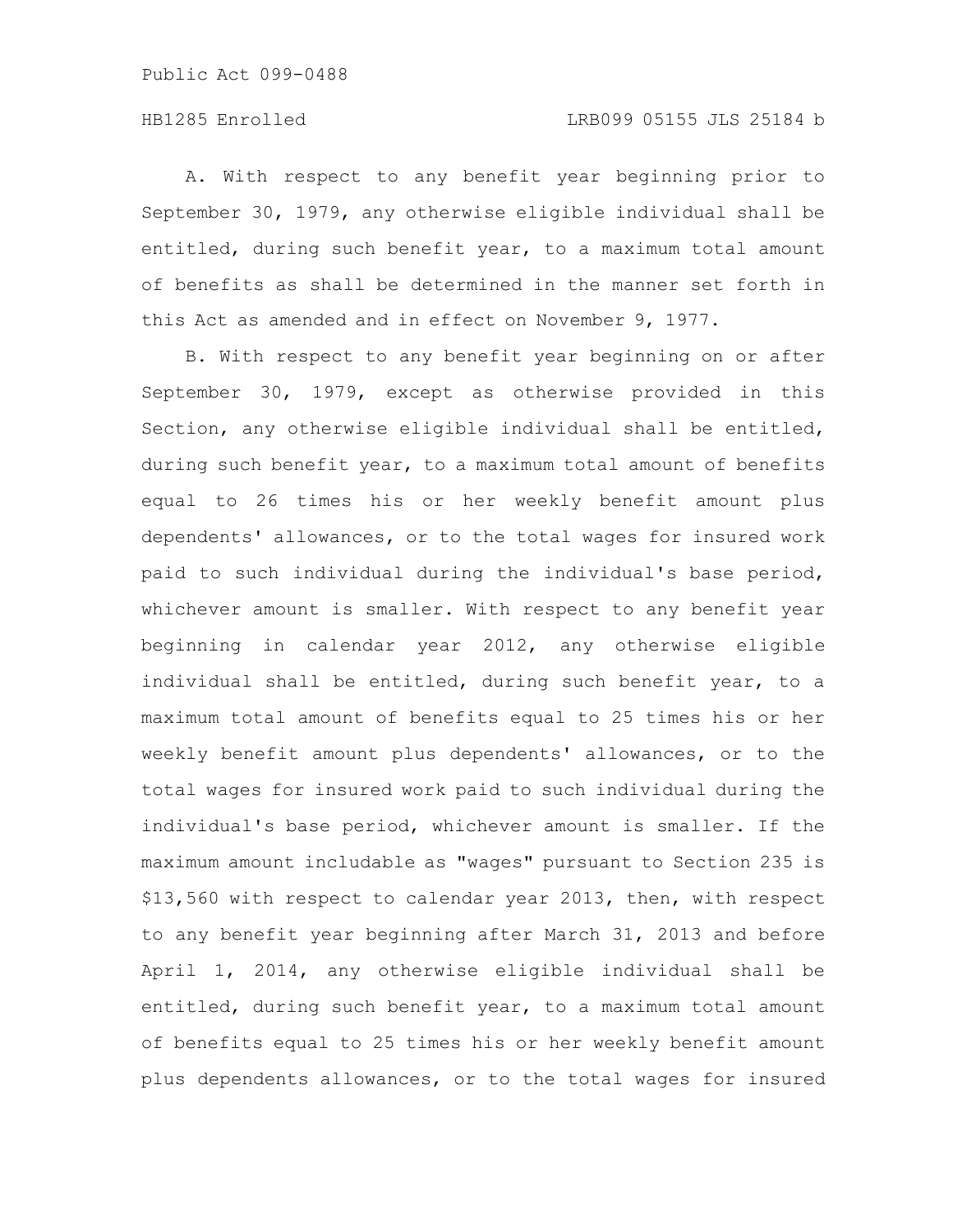#### HB1285 Enrolled LRB099 05155 JLS 25184 b

work paid to such individual during the individual's base period, whichever amount is smaller. With respect to any benefit year beginning in calendar year 2016 or 2018, any otherwise eligible individual shall be entitled, during such benefit year, to a maximum total amount of benefits equal to 24 times his or her weekly benefit amount plus dependents' allowances, or to the total wages for insured work paid to such individual during the individual's base period, whichever amount is smaller.

(Source: P.A. 97-1, eff. 3-31-11; 97-621, eff. 11-18-11.)

## (820 ILCS 405/602) (from Ch. 48, par. 432)

Sec. 602. Discharge for misconduct - Felony. A. An individual shall be ineligible for benefits for the week in which he has been discharged for misconduct connected with his work and, thereafter, until he has become reemployed and has had earnings equal to or in excess of his current weekly benefit amount in each of four calendar weeks which are either for services in employment, or have been or will be reported pursuant to the provisions of the Federal Insurance Contributions Act by each employing unit for which such services are performed and which submits a statement certifying to that fact. The requalification requirements of the preceding sentence shall be deemed to have been satisfied, as of the date of reinstatement, if, subsequent to his discharge by an employing unit for misconduct connected with his work, such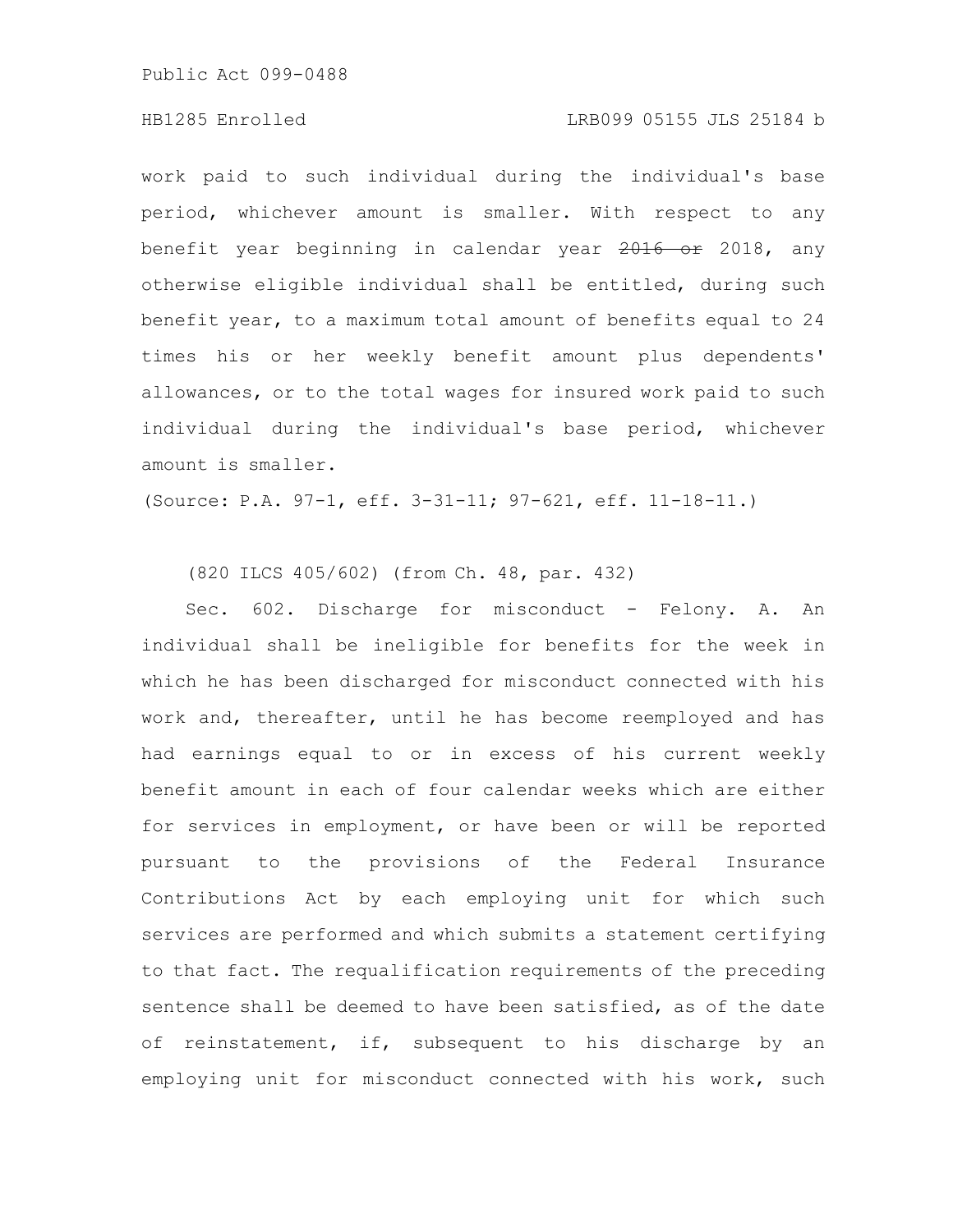individual is reinstated by such employing unit. For purposes of this subsection, the term "misconduct" means the deliberate and willful violation of a reasonable rule or policy of the employing unit, governing the individual's behavior in performance of his work, provided such violation has harmed the employing unit or other employees or has been repeated by the individual despite a warning or other explicit instruction from the employing unit. The previous definition notwithstanding, "misconduct" shall include any of the following work-related circumstances:

1. Falsification of an employment application, or any other documentation provided to the employer, to obtain employment through subterfuge.

2. Failure to maintain licenses, registrations, and certifications reasonably required by the employer, or those that the individual is required to possess by law, to perform his or her regular job duties, unless the failure is not within the control of the individual.

3. Knowing, repeated violation of the attendance policies of the employer that are in compliance with State and federal law following a written warning for an attendance violation, unless the individual can demonstrate that he or she has made a reasonable effort to remedy the reason or reasons for the violations or that the reason or reasons for the violations were out of the individual's control. Attendance policies of the employer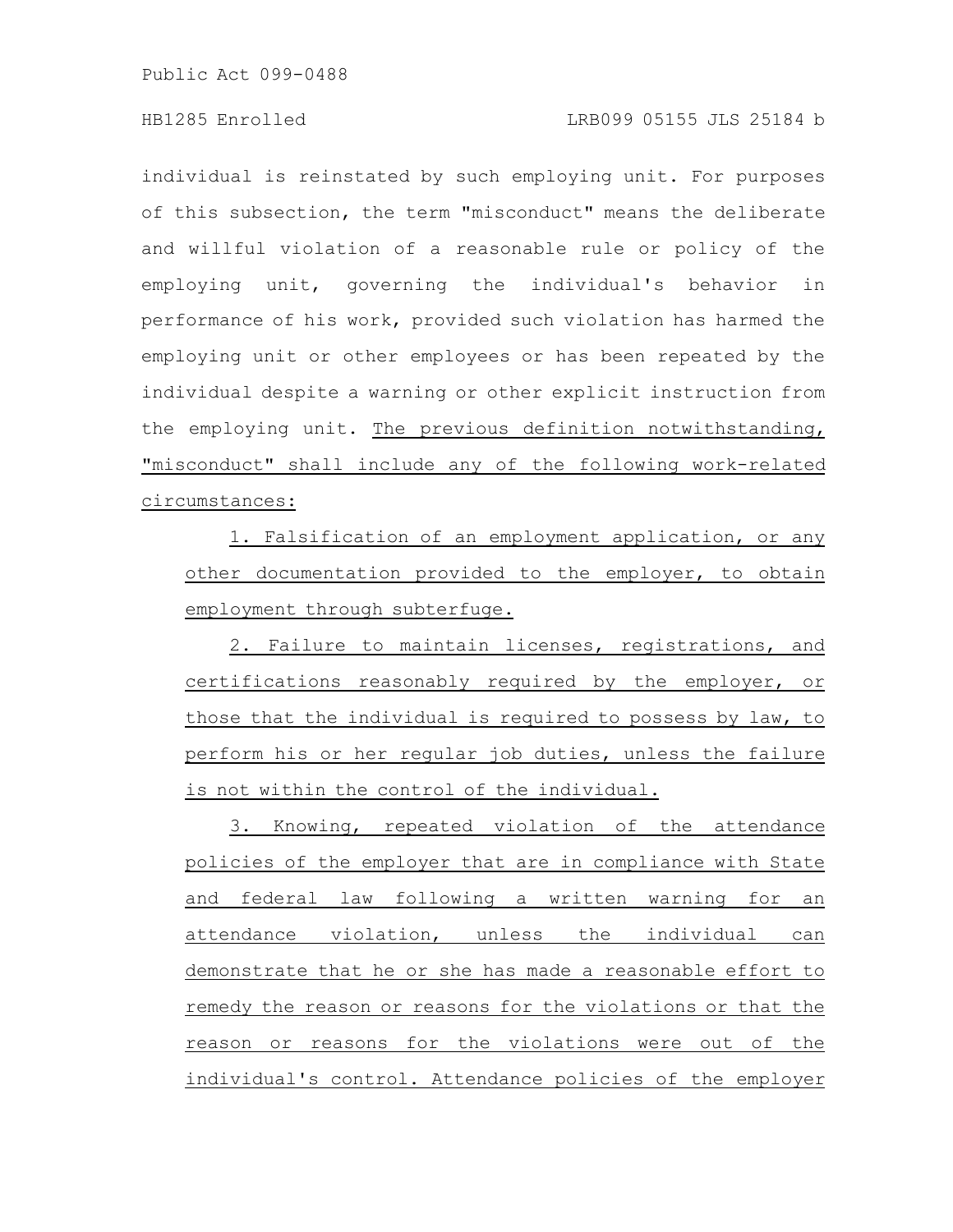shall be reasonable and provided to the individual in writing, electronically, or via posting in the workplace.

4. Damaging the employer's property through conduct that is grossly negligent.

5. Refusal to obey an employer's reasonable and lawful instruction, unless the refusal is due to the lack of ability, skills, or training for the individual required to obey the instruction or the instruction would result in an unsafe act.

6. Consuming alcohol or illegal or non-prescribed prescription drugs, or using an impairing substance in an off-label manner, on the employer's premises during working hours in violation of the employer's policies.

7. Reporting to work under the influence of alcohol, illegal or non-prescribed prescription drugs, or an impairing substance used in an off-label manner in violation of the employer's policies, unless the individual is compelled to report to work by the employer outside of scheduled and on-call working hours and informs the employer that he or she is under the influence of alcohol, illegal or non-prescribed prescription drugs, or an impairing substance used in an off-label manner in violation of the employer's policies.

8. Grossly negligent conduct endangering the safety of the individual or co-workers.

For purposes of paragraphs 4 and 8, conduct is "grossly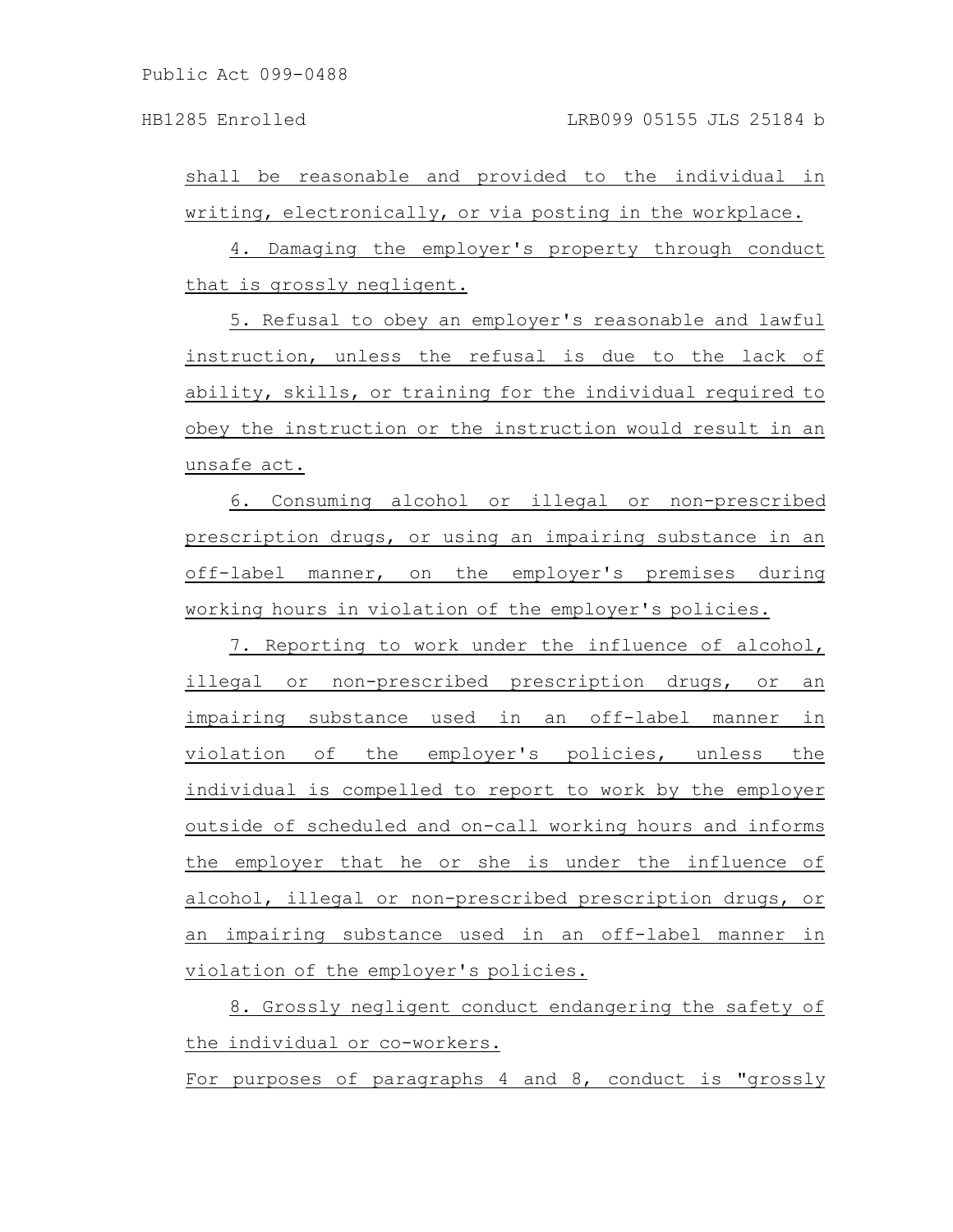negligent" when the individual is, or reasonably should be, aware of a substantial risk that the conduct will result in the harm sought to be prevented and the conduct constitutes a substantial deviation from the standard of care a reasonable person would exercise in the situation.

Nothing in paragraph 6 or 7 prohibits the lawful use of over-the-counter drug products as defined in Section 206 of the Illinois Controlled Substances Act, provided that the medication does not affect the safe performance of the employee's work duties.

B. Notwithstanding any other provision of this Act, no benefit rights shall accrue to any individual based upon wages from any employer for service rendered prior to the day upon which such individual was discharged because of the commission of a felony in connection with his work, or because of theft in connection with his work, for which the employer was in no way responsible; provided, that the employer notified the Director of such possible ineligibility within the time limits specified by regulations of the Director, and that the individual has admitted his commission of the felony or theft to a representative of the Director, or has signed a written admission of such act and such written admission has been presented to a representative of the Director, or such act has resulted in a conviction or order of supervision by a court of competent jurisdiction; and provided further, that if by reason of such act, he is in legal custody, held on bail or is a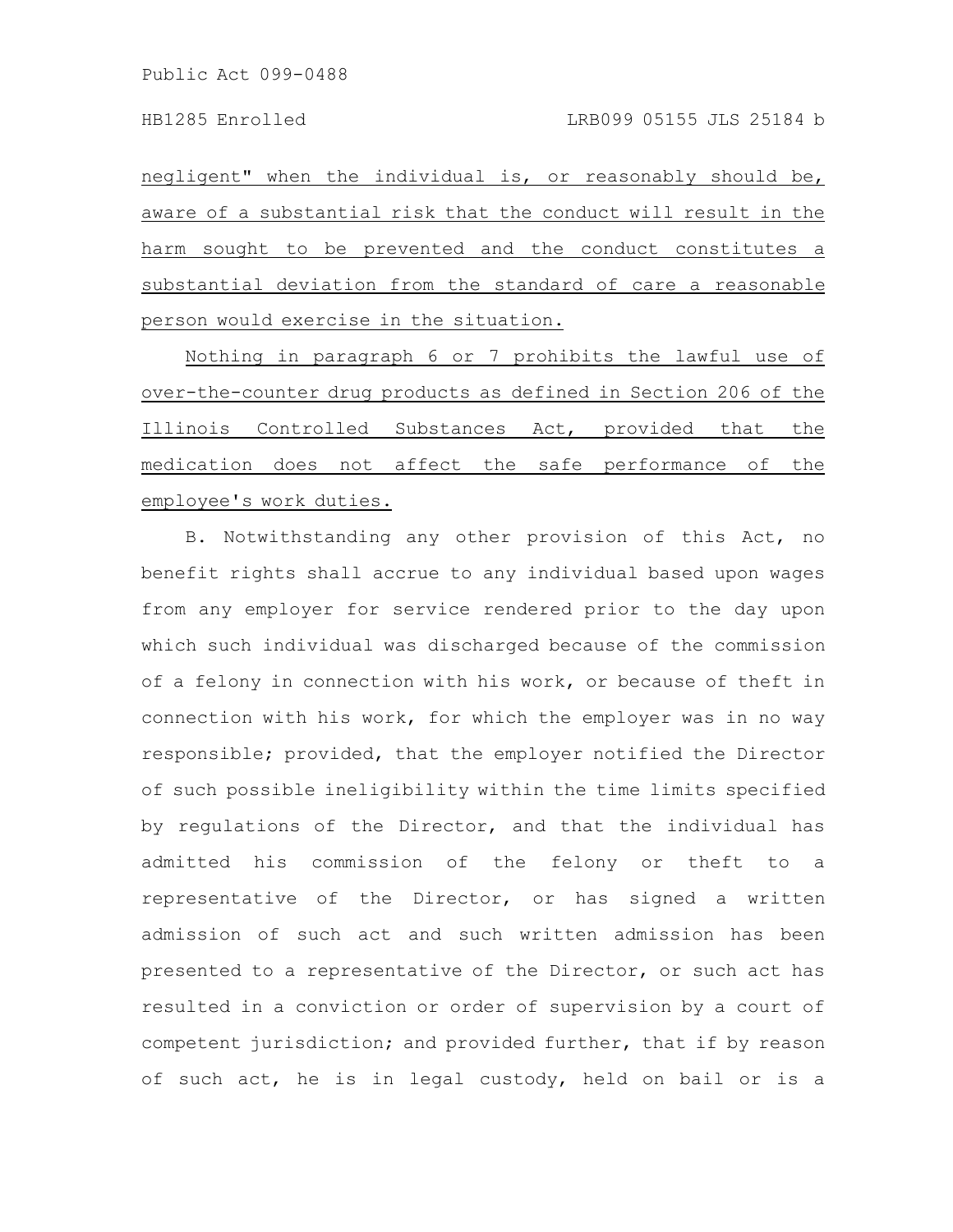fugitive from justice, the determination of his benefit rights shall be held in abeyance pending the result of any legal proceedings arising therefrom.

(Source: P.A. 85-956.)

(820 ILCS 405/611) (from Ch. 48, par. 441)

Sec. 611. Retirement pay. A. For the purposes of this Section "disqualifying income" means:

1. The entire amount which an individual has received or will receive with respect to a week in the form of a retirement payment (a) from an individual or organization (i) for which he performed services during his base period or which is liable for benefit charges or payments in lieu of contributions as a result of the payment of benefits to such individual and (ii) which pays all of the cost of such retirement payment, or (b) from a trust, annuity or insurance fund or under an annuity or insurance contract, to or under which an individual or organization for which he performed services during his base period or which is liable for benefit charges or payments in lieu of contributions as a result of the payment of benefits to such individual pays or has paid all of the premiums or contributions; and

2. One-half the amount which an individual has received or will receive with respect to a week in the form of a retirement payment (a) from an individual or organization (i) for which he performed services during his base period or which is liable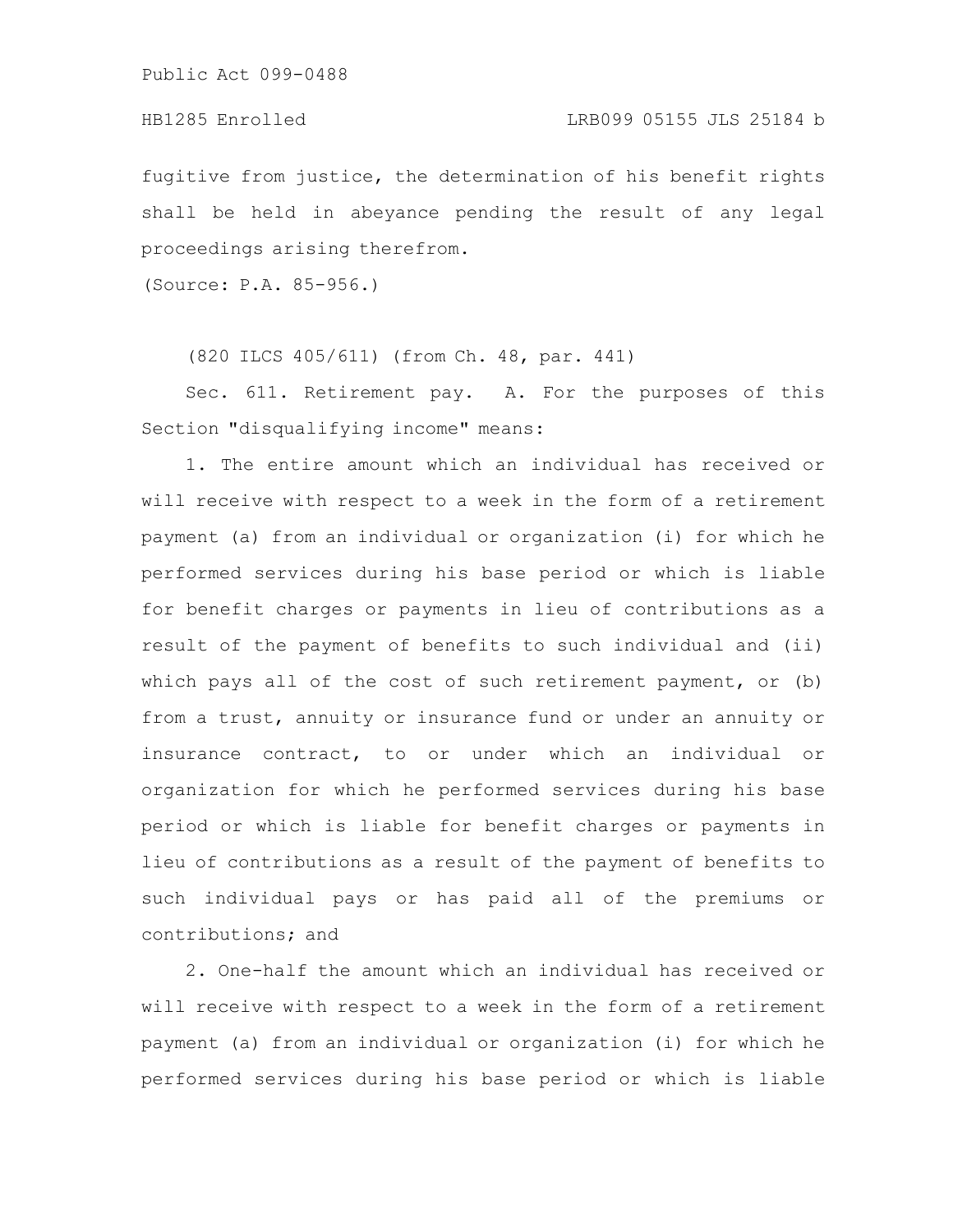#### HB1285 Enrolled LRB099 05155 JLS 25184 b

for benefit charges or payments in lieu of contributions as a result of the payment of benefits to such individual and (ii) which pays some, but not all, of the cost of such retirement payment, or (b) from a trust, annuity or insurance fund (including primary social security old age and disability retirement benefits, including those based on self employment) or under an annuity or insurance contract, to or under which an individual or organization for which he performed services during his base period or which is liable for benefit charges or payments in lieu of contributions as a result of the payment of benefits to such individual pays or has paid some, but not all, of the premiums or contributions.

3. Notwithstanding paragraphs paragraph 1 and 2 above, the entire amount which an individual has received or will receive, with respect to any week which begins after March 31, 1980, of any governmental or other pension, retirement, or retired pay, annuity or any other similar periodic payment which is based on any previous work of such individual during his base period or which is liable for benefit charges or payments in lieu of contributions as a result of the payment of benefits to such individual. This paragraph shall be in effect only if it is required as a condition for full tax credit against the tax imposed by the Federal Unemployment Tax Act.

4. Notwithstanding paragraphs 1, 2, and 3 above, none of the amount that an individual has received or will receive with respect to a week in the form of social security old age,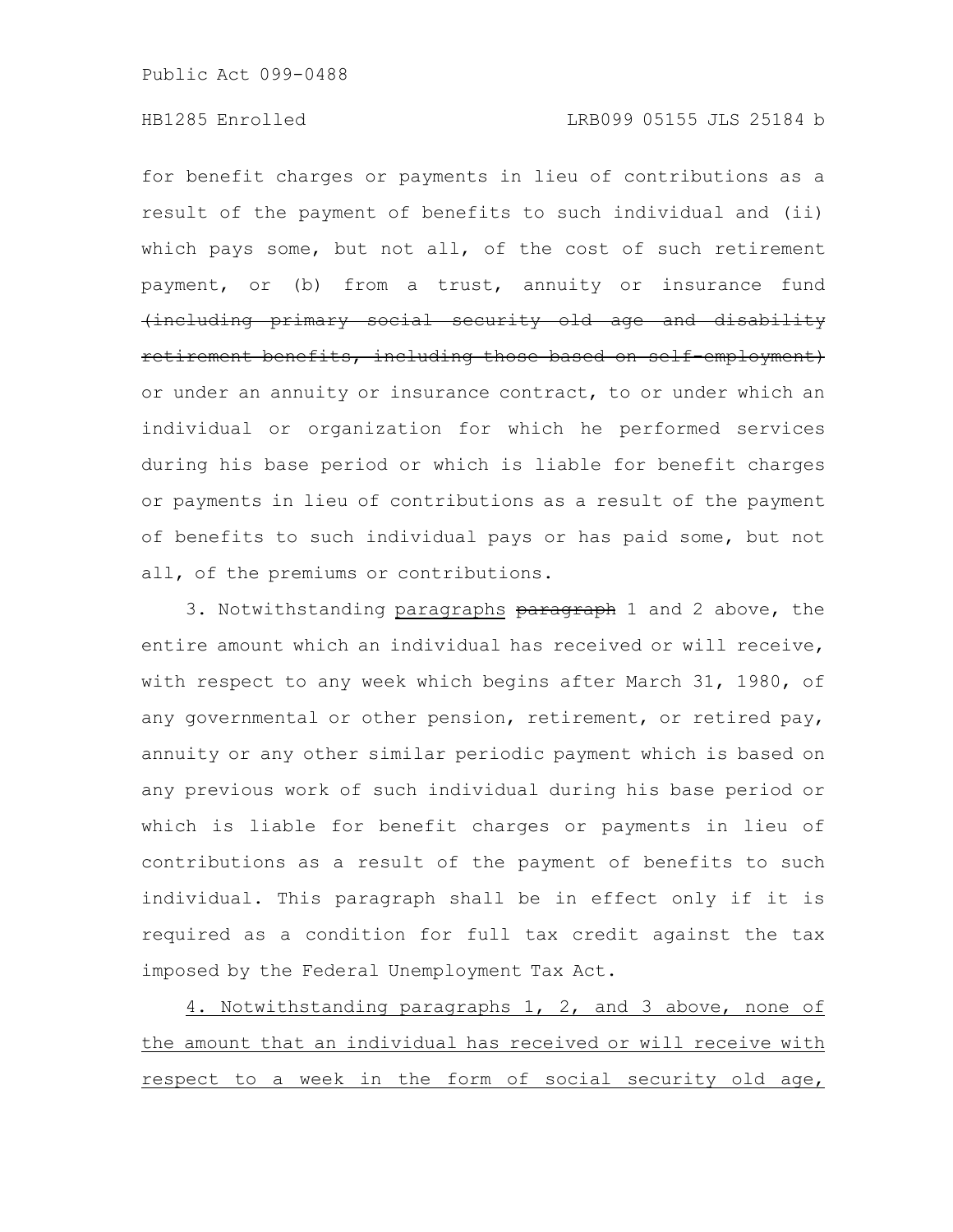survivors, and disability benefits under 42 U.S.C. Section 401 et seq., including those based on self-employment, shall constitute disqualifying income.

B. Whenever an individual has received or will receive a retirement payment for a month, an amount shall be deemed to have been paid him for each day equal to one-thirtieth of such retirement payment. If the retirement payment is for a half-month, an amount shall be deemed to have been paid the individual for each day equal to one-fifteenth of such retirement payment. If the retirement payment is for any other period, an amount shall be deemed to have been paid the individual for each day in such period equal to the retirement payment divided by the number of days in the period.

C. An individual shall be ineligible for benefits for any week with respect to which his disqualifying income equals or exceeds his weekly benefit amount. If such disqualifying income with respect to a week totals less than the benefits for which he would otherwise be eligible under this Act, he shall be paid, with respect to such week, benefits reduced by the amount of such disqualifying income.

D. To assure full tax credit to the employers of this State against the tax imposed by the Federal Unemployment Tax Act, the Director shall take any action as may be necessary in the administration of paragraph 3 of subsection A of this Section to insure that the application of its provisions conform to the requirements of such Federal Act as interpreted by the United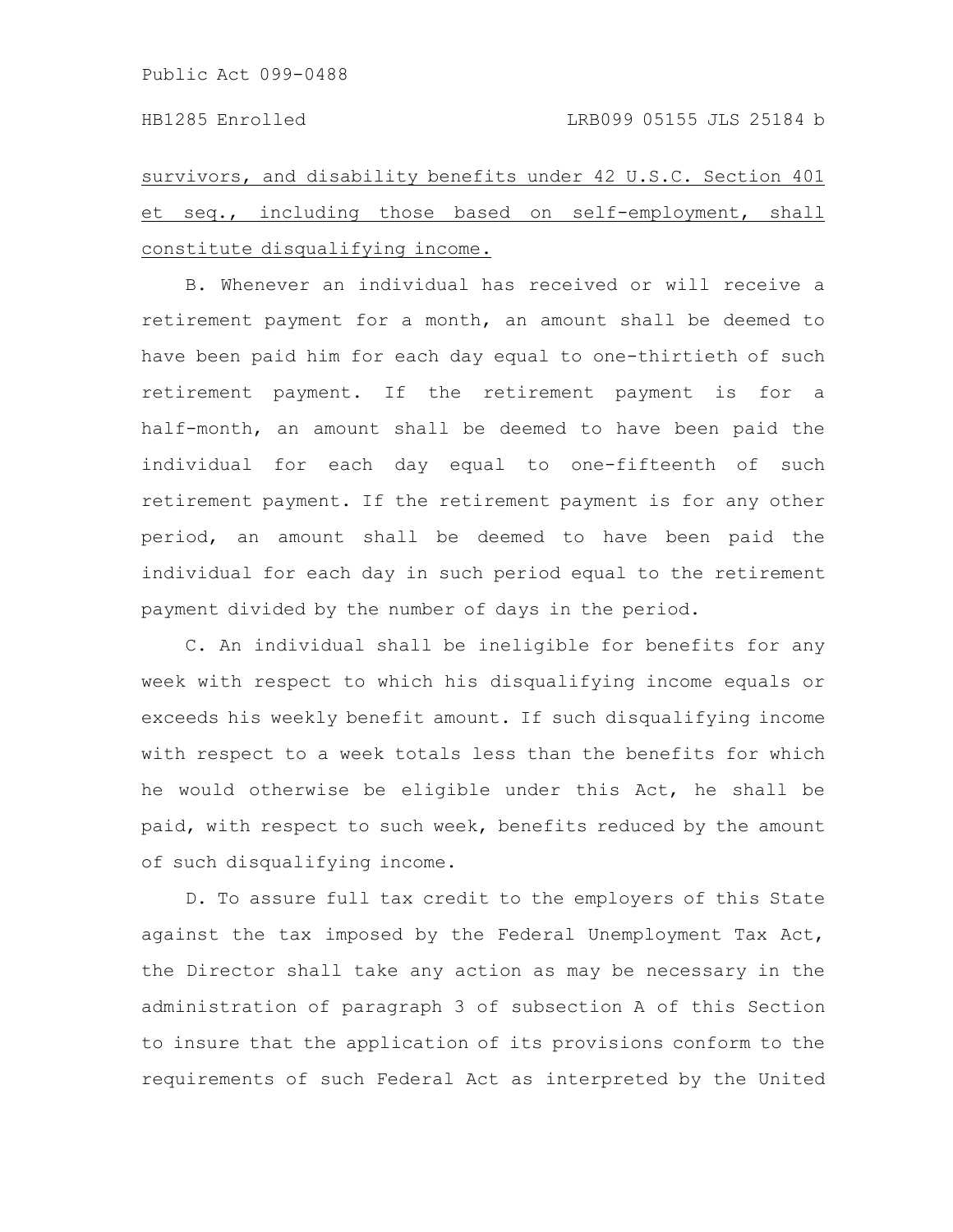States Secretary of Labor or other appropriate Federal agency. (Source: P.A. 86-3.)

(820 ILCS 405/1505) (from Ch. 48, par. 575)

Sec. 1505. Adjustment of state experience factor. The state experience factor shall be adjusted in accordance with the following provisions:

A. For calendar years prior to 1988, the state experience factor shall be adjusted in accordance with the provisions of this Act as amended and in effect on November 18, 2011.

B. (Blank).

C. For calendar year 1988 and each calendar year thereafter, for which the state experience factor is being determined.

1. For every \$50,000,000 (or fraction thereof) by which the adjusted trust fund balance falls below the target balance set forth in this subsection, the state experience factor for the succeeding year shall be increased one percent absolute.

For every \$50,000,000 (or fraction thereof) by which the adjusted trust fund balance exceeds the target balance set forth in this subsection, the state experience factor for the succeeding year shall be decreased by one percent absolute.

The target balance in each calendar year prior to 2003 is \$750,000,000. The target balance in calendar year 2003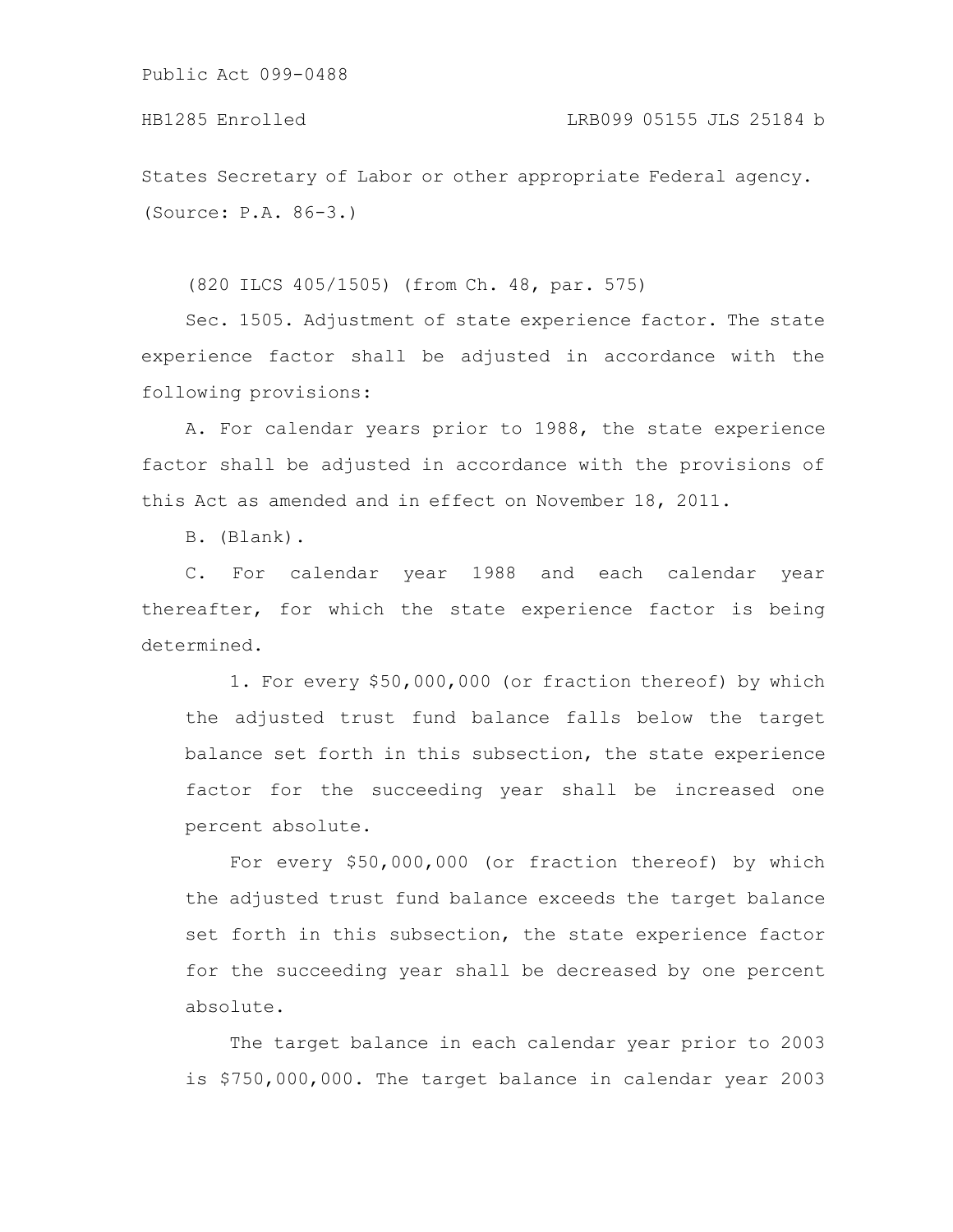is \$920,000,000. The target balance in calendar year 2004 is \$960,000,000. The target balance in calendar year 2005 and each calendar year thereafter is \$1,000,000,000.

2. For the purposes of this subsection:

"Net trust fund balance" is the amount standing to the credit of this State's account in the unemployment trust fund as of June 30 of the calendar year immediately preceding the year for which a state experience factor is being determined.

"Adjusted trust fund balance" is the net trust fund balance minus the sum of the benefit reserves for fund building for July 1, 1987 through June 30 of the year prior to the year for which the state experience factor is being determined. The adjusted trust fund balance shall not be less than zero. If the preceding calculation results in a number which is less than zero, the amount by which it is less than zero shall reduce the sum of the benefit reserves for fund building for subsequent years.

For the purpose of determining the state experience factor for 1989 and for each calendar year thereafter, the following "benefit reserves for fund building" shall apply for each state experience factor calculation in which that 12 month period is applicable:

a. For the 12 month period ending on June 30, 1988, the "benefit reserve for fund building" shall be 8/104th of the total benefits paid from January 1, 1988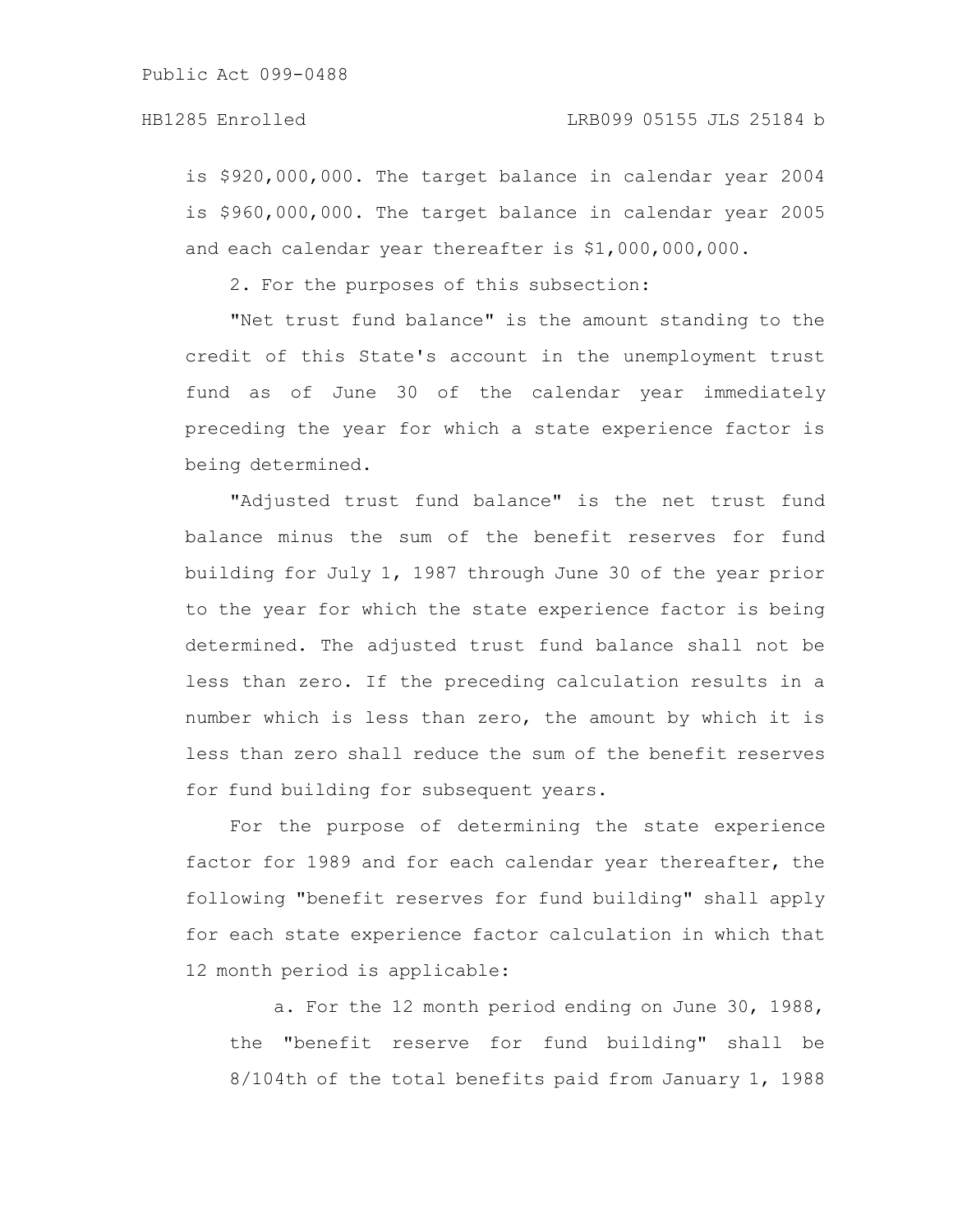through June 30, 1988.

b. For the 12 month period ending on June 30, 1989, the "benefit reserve for fund building" shall be the sum of:

i. 8/104ths of the total benefits paid from July 1, 1988 through December 31, 1988, plus

ii. 4/108ths of the total benefits paid from January 1, 1989 through June 30, 1989.

c. For the 12 month period ending on June 30, 1990, the "benefit reserve for fund building" shall be 4/108ths of the total benefits paid from July 1, 1989 through December 31, 1989.

d. For 1992 and for each calendar year thereafter, the "benefit reserve for fund building" for the 12 month period ending on June 30, 1991 and for each subsequent 12 month period shall be zero.

3. Notwithstanding the preceding provisions of this subsection, for calendar years 1988 through 2003, the state experience factor shall not be increased or decreased by more than 15 percent absolute.

D. Notwithstanding the provisions of subsection C, the adjusted state experience factor:

1. Shall be 111 percent for calendar year 1988;

2. Shall not be less than 75 percent nor greater than 135 percent for calendar years 1989 through 2003; and shall not be less than 75% nor greater than 150% for calendar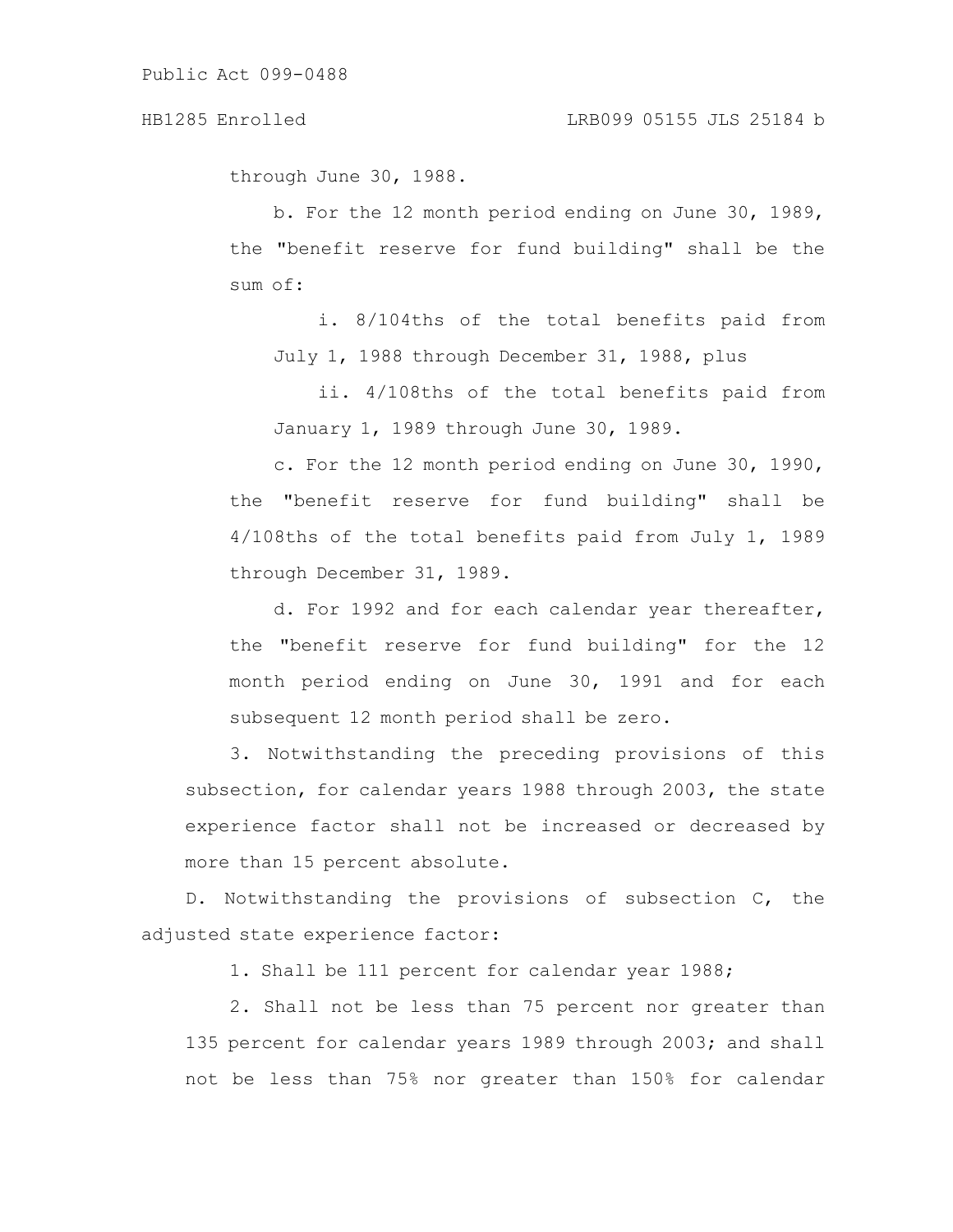year 2004 and each calendar year thereafter, not counting any increase pursuant to subsection D-1, D-2, or D-3;

3. Shall not be decreased by more than 5 percent absolute for any calendar year, beginning in calendar year 1989 and through calendar year 1992, by more than 6% absolute for calendar years 1993 through 1995, by more than 10% absolute for calendar years 1999 through 2003 and by more than 12% absolute for calendar year 2004 and each calendar year thereafter, from the adjusted state experience factor of the calendar year preceding the calendar year for which the adjusted state experience factor is being determined;

4. Shall not be increased by more than 15% absolute for calendar year 1993, by more than 14% absolute for calendar years 1994 and 1995, by more than 10% absolute for calendar years 1999 through 2003 and by more than 16% absolute for calendar year 2004 and each calendar year thereafter, from the adjusted state experience factor for the calendar year preceding the calendar year for which the adjusted state experience factor is being determined;

5. Shall be 100% for calendar years 1996, 1997, and 1998.

D-1. The adjusted state experience factor for each of calendar years 2013 through 2015 shall be increased by 5% absolute above the adjusted state experience factor as calculated without regard to this subsection. The adjusted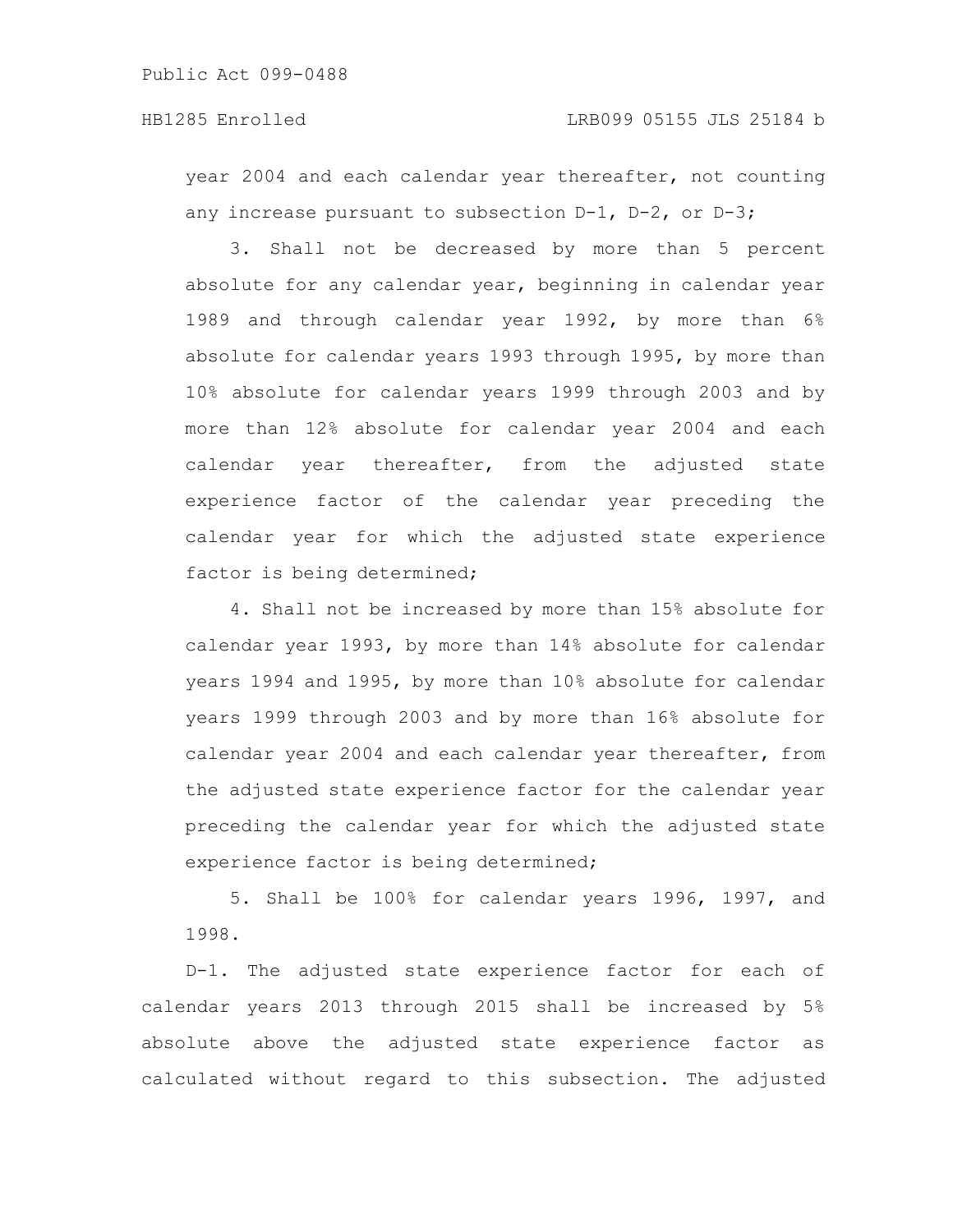#### HB1285 Enrolled LRB099 05155 JLS 25184 b

state experience factor for each of calendar years 2016 through 2018 shall be increased by 6% absolute above the adjusted state experience factor as calculated without regard to this subsection. The increase in the adjusted state experience factor for calendar year 2018 pursuant to this subsection shall not be counted for purposes of applying paragraph 3 or 4 of subsection D to the calculation of the adjusted state experience factor for calendar year 2019.

D-2. (Blank). The adjusted state experience factor for calendar year 2016 shall be increased by 19% absolute above the adjusted state experience factor as calculated without regard to this subsection. The increase in the adjusted state experience factor for calendar year 2016 pursuant subsection shall not be counted for purposes of applying paragraph 3 or 4 of subsection D to the calculation of the adjusted state experience factor for calendar year 2017.

D-3. The adjusted state experience factor for calendar year 2018 shall be increased by 19% absolute above the adjusted state experience factor as calculated without regard to this subsection. The increase in the adjusted state experience factor for calendar year 2018 pursuant to this subsection shall not be counted for purposes of applying paragraph 3 or 4 of subsection D to the calculation of the adjusted state experience factor for calendar year 2019.

E. The amount standing to the credit of this State's account in the unemployment trust fund as of June 30 shall be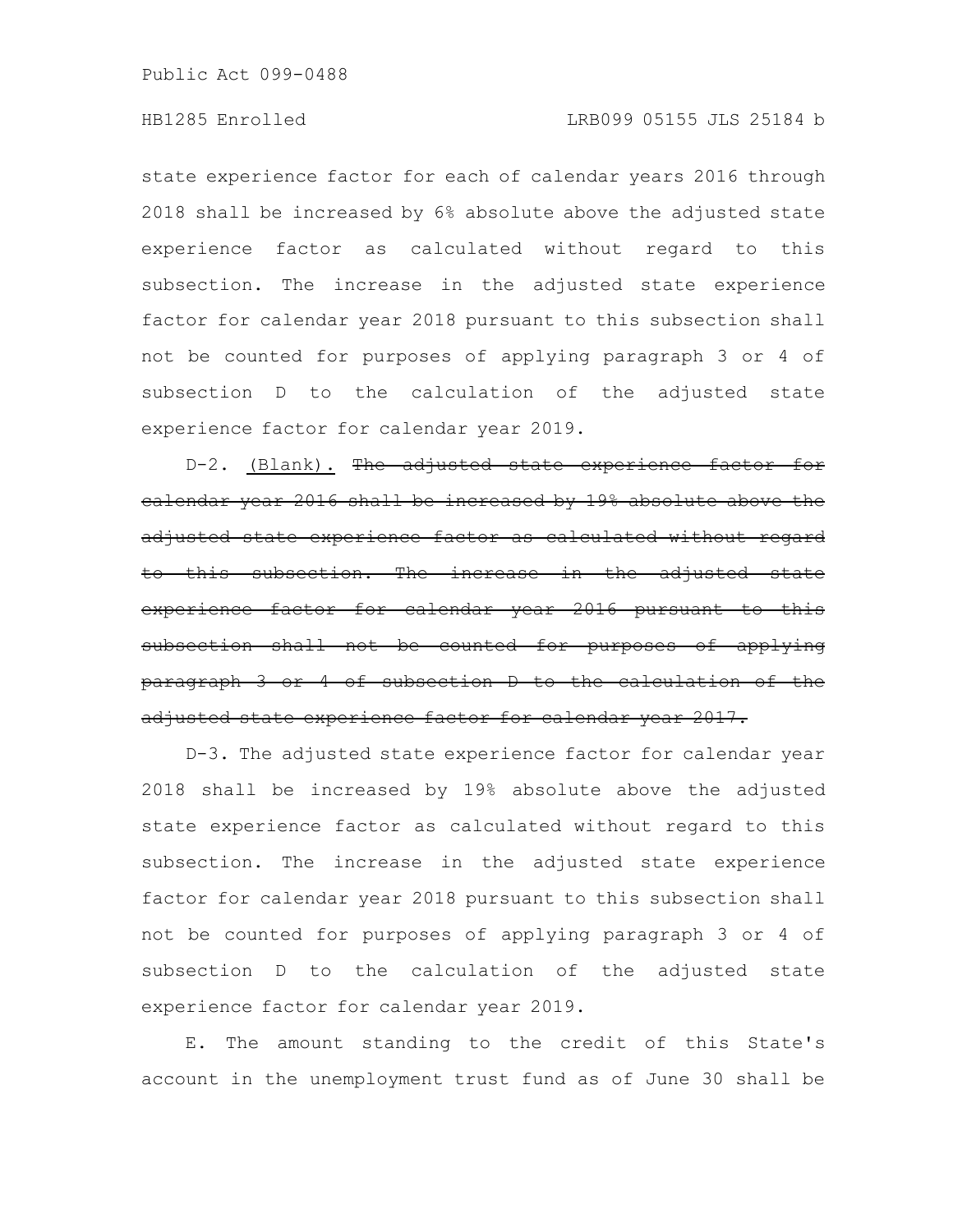### HB1285 Enrolled LRB099 05155 JLS 25184 b

deemed to include as part thereof (a) any amount receivable on that date from any Federal governmental agency, or as a payment in lieu of contributions under the provisions of Sections 1403 and 1405 B and paragraph 2 of Section 302C, in reimbursement of benefits paid to individuals, and (b) amounts credited by the Secretary of the Treasury of the United States to this State's account in the unemployment trust fund pursuant to Section 903 of the Federal Social Security Act, as amended, including any such amounts which have been appropriated by the General Assembly in accordance with the provisions of Section 2100 B for expenses of administration, except any amounts which have been obligated on or before that date pursuant to such appropriation.

(Source: P.A. 97-621, eff. 11-18-11; 97-791, eff. 1-1-13.)

(820 ILCS 405/1506.6)

Sec. 1506.6. Surcharge; specified period. For each employer whose contribution rate for calendar year 2016 or 2018 is determined pursuant to Section 1500 or 1506.1, including but not limited to an employer whose contribution rate pursuant to Section 1506.1 is 0.0%, in addition to the contribution rate established pursuant to Section 1506.3, an additional surcharge of 0.3% shall be added to the contribution rate. The surcharge established by this Section shall be due at the same time as other contributions with respect to the quarter are due, as provided in Section 1400. Payments attributable to the